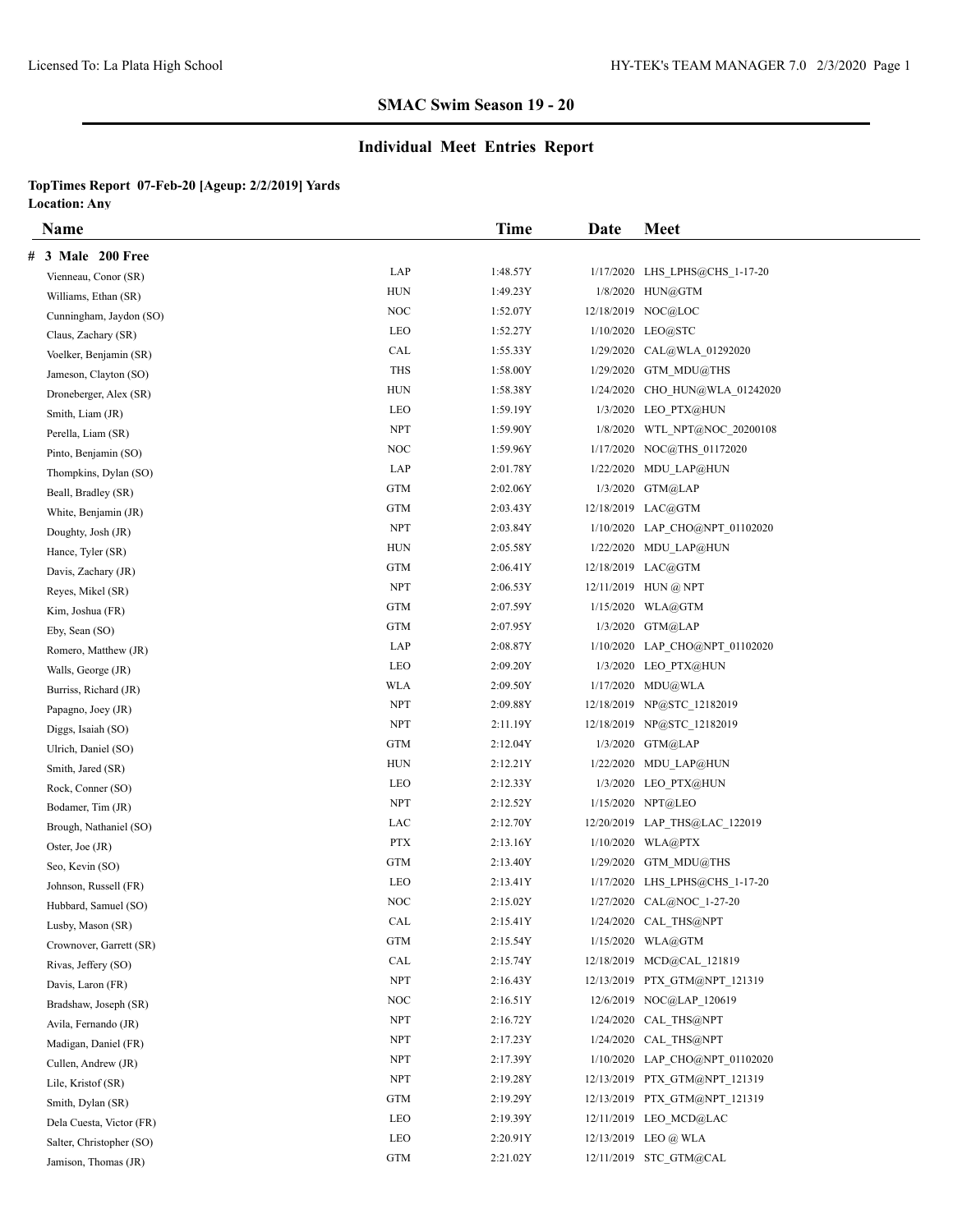# **Individual Meet Entries Report**

|   | <b>Name</b>               |            | <b>Time</b> | Date      | <b>Meet</b>                    |
|---|---------------------------|------------|-------------|-----------|--------------------------------|
| # | 4 Female 200 Free         |            |             |           |                                |
|   | Ray, Nelle (JR)           | LEO        | 2:01.77Y    |           | 1/8/2020 THS@LEO               |
|   | Cupples, Kaeleigh (FR)    | LAP        | 2:06.31Y    |           | 1/22/2020 MDU LAP@HUN          |
|   | Hartwell, Nyah (SR)       | NOC        | 2:06.64Y    | 1/27/2020 | CAL@NOC_1-27-20                |
|   | Biehn, Emma (SO)          | <b>HUN</b> | 2:07.92Y    |           | 1/24/2020 CHO HUN@WLA 01242020 |
|   | Bonds, Gabrielle (FR)     | LEO        | 2:09.48Y    |           | 1/8/2020 THS@LEO               |
|   | Schmidt, Gabrielle (SO)   | <b>HUN</b> | 2:10.72Y    |           | 1/3/2020 LEO PTX@HUN           |
|   | Chan, Sophie (SO)         | <b>GTM</b> | 2:11.32Y    |           | 1/22/2020 NOC@GTM              |
|   | Scott, Laura (SR)         | LEO        | 2:11.43Y    |           | 1/17/2020 LHS_LPHS@CHS_1-17-20 |
|   | Allred, Caroline (FR)     | LEO        | 2:11.77Y    |           | 1/3/2020 LEO PTX@HUN           |
|   | Baker, Noe (FR)           | <b>GTM</b> | 2:12.80Y    |           | 12/11/2019 STC GTM@CAL         |
|   | Perella, Camden (SO)      | <b>NPT</b> | 2:13.50Y    |           | 1/24/2020 CAL THS@NPT          |
|   | Schueller, Megan (SR)     | LAP        | 2:13.92Y    |           | 12/13/2019 LAP@STC             |
|   | Allred, Adrianne (FR)     | LEO        | 2:14.87Y    |           | 1/17/2020 LHS_LPHS@CHS_1-17-20 |
|   | Balaton, Christina (JR)   | LEO        | 2:16.18Y    |           | 1/17/2020 LHS_LPHS@CHS_1-17-20 |
|   | McCloskey, Lauren (SO)    | LEO        | 2:16.66Y    |           | 1/10/2020 LEO@STC              |
|   | Wojtowicz, Jennifer (FR)  | LEO        | 2:18.31Y    |           | 12/11/2019 LEO MCD@LAC         |
|   | Kuhaneck, Emma (SR)       | CAL        | 2:18.72Y    |           | 1/24/2020 CAL THS@NPT          |
|   | Padilla, Emily (SO)       | <b>NPT</b> | 2:19.78Y    |           | 1/24/2020 CAL THS@NPT          |
|   | McCauley, Abigail (SO)    | LEO        | 2:20.35Y    |           | 1/15/2020 NPT@LEO              |
|   | Rios, Alyssa (JR)         | <b>NPT</b> | 2:21.09Y    |           | 1/8/2020 WTL NPT@NOC 20200108  |
|   | Jameson, Cora (JR)        | <b>THS</b> | 2:21.10Y    |           | $1/29/2020$ GTM MDU@THS        |
|   | Frill, Madison (JR)       | LEO        | 2:22.54Y    |           | 12/13/2019 LEO @ WLA           |
|   | Thompson, Morgan (JR)     | LAP        | 2:22.60Y    |           | 1/8/2020 PTX@LAP               |
|   | White, Logan (JR)         | LAP        | 2:24.49Y    |           | 12/6/2019 NOC@LAP 120619       |
|   | Zhou, Kaitlyn (JR)        | <b>GTM</b> | 2:25.73Y    |           | 12/18/2019 LAC@GTM             |
|   | Pilkerton, Josilyn (SR)   | LEO        | 2:26.58Y    |           | 1/10/2020 LEO@STC              |
|   | Gray, Grace (FR)          | CAL        | 2:28.55Y    |           | 12/11/2019 STC GTM@CAL         |
|   | LaBarbera, Sarah (SR)     | LAP        | 2:29.56Y    |           | 12/20/2019 LAP_THS@LAC_122019  |
|   | Mahr, Katie (SR)          | MDU        | 2:30.14Y    |           | $1/29/2020$ GTM MDU@THS        |
|   | Lees, Raisa (SO)          | <b>GTM</b> | 2:30.59Y    |           | $1/29/2020$ GTM MDU@THS        |
|   | Morris, Lydia (JR)        | <b>GTM</b> | 2:31.09Y    |           | 12/18/2019 LAC@GTM             |
|   | Gonzales, Leila (SR)      | <b>GTM</b> | 2:31.29Y    |           | 12/16/2019 CHO LEO@GTM         |
|   | Cost, Isabella (FR)       | <b>HUN</b> | 2:31.51Y    |           | 1/31/2020 HUN@STC 01312020     |
|   | Poole, Alexis (SO)        | <b>GTM</b> | 2:31.64Y    |           | 1/29/2020 GTM MDU@THS          |
|   | Ball, Jordan (JR)         | <b>NPT</b> | 2:32.61Y    |           | 1/10/2020 LAP_CHO@NPT_01102020 |
|   | Fleckenstein, Skye (JR)   | CAL        | 2:33.81Y    |           | 12/18/2019 MCD@CAL 121819      |
|   | Holt, Leilani (JR)        | <b>NPT</b> | 2:34.15Y    |           | 1/24/2020 CAL_THS@NPT          |
|   | Jones, Ava (FR)           | LEO        | 2:34.21Y    |           | 12/18/2019 NOC@LOC             |
|   | Browning, Eileen (SO)     | MDU        | 2:34.64Y    |           | 12/18/2019 MCD@CAL 121819      |
|   | Parriss, Christina (JR)   | <b>NPT</b> | 2:34.73Y    |           | 1/8/2020 WTL NPT@NOC 20200108  |
|   | Munoz, Jenna (FR)         | HUN        | 2:34.79Y    |           | 1/24/2020 CHO HUN@WLA 01242020 |
|   | Grange, Kiera (FR)        | LAP        | 2:35.25Y    |           | 1/8/2020 PTX@LAP               |
|   | Villanueva, Charlize (FR) | <b>NPT</b> | 2:35.26Y    |           | 12/18/2019 NP@STC 12182019     |
|   | Murphy, Lauren (SR)       | NOC        | 2:36.17Y    |           | 12/20/2019 CHO NOC@MDU         |
|   | Short, Shannon (JR)       | <b>NPT</b> | 2:36.28Y    |           | 12/11/2019 HUN @ NPT           |
|   | Hayes, Riley (JR)         | LAP        | 2:36.46Y    |           | 1/10/2020 LAP CHO@NPT 01102020 |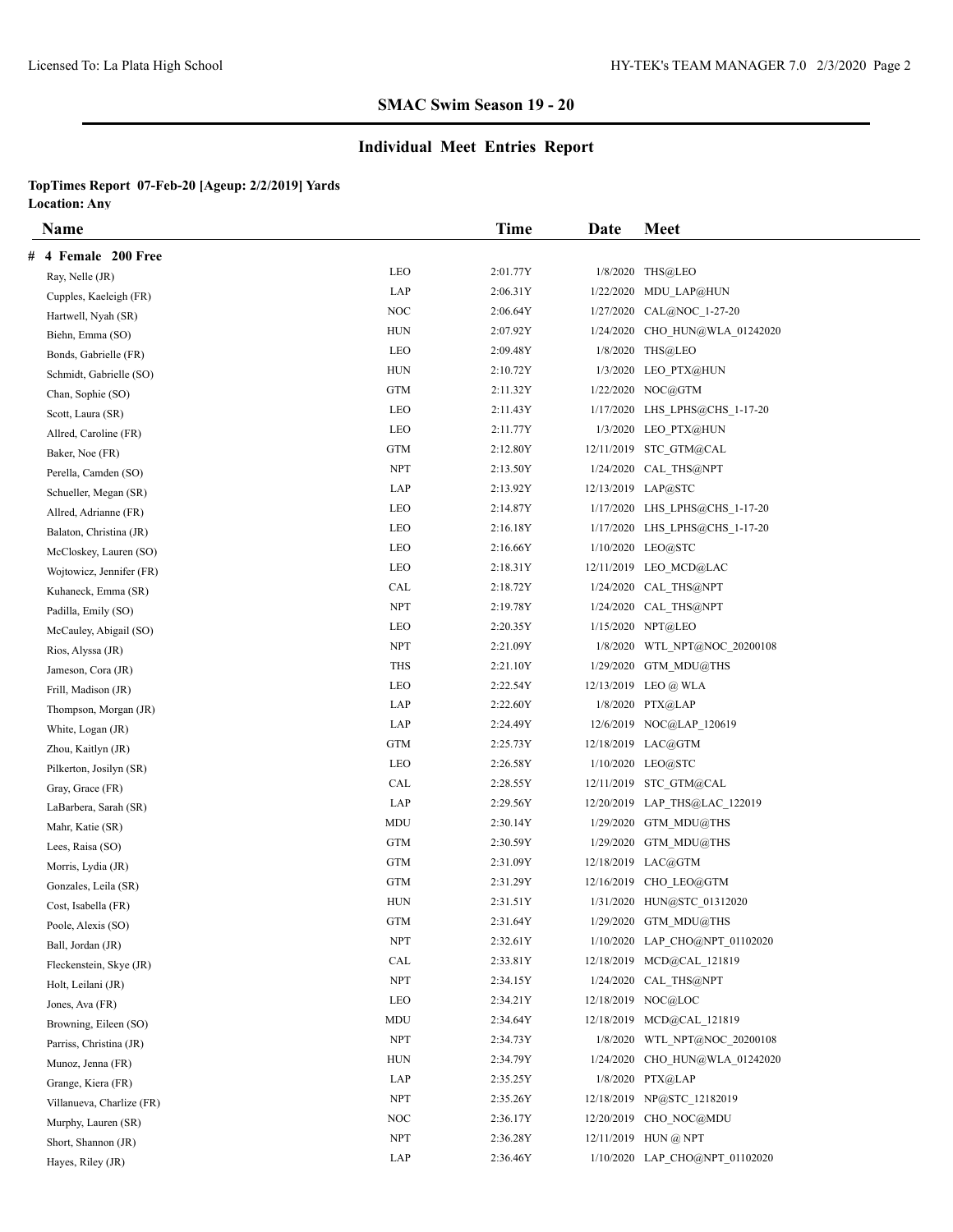# **Individual Meet Entries Report**

|   | <b>Name</b>                |            | Time     | Date | Meet                           |
|---|----------------------------|------------|----------|------|--------------------------------|
| # | 5 Male 200 IM              |            |          |      |                                |
|   | Cunningham, Jaydon (SO)    | <b>NOC</b> | 1:58.45Y |      | 12/6/2019 NOC@LAP 120619       |
|   | Williams, Ethan (SR)       | <b>HUN</b> | 2:00.06Y |      | 1/3/2020 LEO PTX@HUN           |
|   | Vienneau, Conor (SR)       | LAP        | 2:02.20Y |      | 12/6/2019 NOC@LAP 120619       |
|   | Claus, Zachary (SR)        | LEO        | 2:02.81Y |      | 1/3/2020 LEO PTX@HUN           |
|   | Schueller, Kristopher (SR) | LAP        | 2:09.77Y |      | 12/13/2019 LAP@STC             |
|   | Wojtowicz, James (SO)      | LEO        | 2:10.94Y |      | 1/15/2020 NPT@LEO              |
|   | Jameson, Clayton (SO)      | <b>THS</b> | 2:10.95Y |      | 12/20/2019 LAP THS@LAC 122019  |
|   | Danielson, Erik (JR)       | CAL        | 2:11.59Y |      | 1/17/2020 LHS LPHS@CHS 1-17-20 |
|   | Droneberger, Alex (SR)     | <b>HUN</b> | 2:11.90Y |      | 1/22/2020 MDU LAP@HUN          |
|   | Beall, Bradley (SR)        | <b>GTM</b> | 2:14.03Y |      | 12/13/2019 PTX GTM@NPT 121319  |
|   | Reyes, Mikel (SR)          | <b>NPT</b> | 2:15.16Y |      | 12/13/2019 PTX GTM@NPT 121319  |
|   | Davis, Joseph (FR)         | <b>GTM</b> | 2:15.44Y |      | 12/11/2019 STC GTM@CAL         |
|   | Konecny, Alexander (SR)    | LEO        | 2:15.78Y |      | 1/17/2020 LHS LPHS@CHS 1-17-20 |
|   | Rapczynski, Cole (SO)      | MDU        | 2:16.86Y |      | 1/22/2020 MDU LAP@HUN          |
|   | White, Benjamin (JR)       | <b>GTM</b> | 2:17.16Y |      | 12/13/2019 PTX GTM@NPT 121319  |
|   | Polk, Robert (JR)          | <b>NPT</b> | 2:17.32Y |      | 1/10/2020 LAP CHO@NPT 01102020 |
|   | Carter, Kyle (SR)          | <b>NPT</b> | 2:18.13Y |      | 12/18/2019 NP@STC 12182019     |
|   | Truitt, Justin (SR)        | THS        | 2:18.14Y |      | 12/11/2019 PTX@THS 121119      |
|   | Beckham, Justin (SR)       | <b>PTX</b> | 2:20.13Y |      | 12/11/2019 PTX@THS 121119      |
|   | Diggs, Isaiah (SO)         | <b>NPT</b> | 2:21.31Y |      | 12/11/2019 HUN @ NPT           |
|   | Bryan, Caleb (SO)          | LEO        | 2:21.70Y |      | 12/11/2019 LEO MCD@LAC         |
|   | Northrup, Ryan (SR)        | LEO        | 2:21.96Y |      | 1/15/2020 NPT@LEO              |
|   | Kim, Joshua (FR)           | <b>GTM</b> | 2:23.39Y |      | 1/8/2020 HUN@GTM               |
|   | Perella, Liam (SR)         | <b>NPT</b> | 2:24.07Y |      | $12/11/2019$ HUN @ NPT         |
|   | Thompkins, Dylan (SO)      | LAP        | 2:24.17Y |      | 1/8/2020 PTX@LAP               |
|   | Morgan, Jaremy (FR)        | <b>PTX</b> | 2:24.86Y |      | 1/31/2020 CHO@PTX 13120        |
|   | Bradshaw, Joseph (SR)      | <b>NOC</b> | 2:25.02Y |      | 12/13/2019 LAC HUN@NOC 121319  |
|   | Kang, Luke (SO)            | LAP        | 2:25.08Y |      | 1/17/2020 LHS LPHS@CHS 1-17-20 |
|   | Eby, Sean (SO)             | <b>GTM</b> | 2:25.41Y |      | 12/18/2019 LAC@GTM             |
|   | Raleigh, Ethan (SR)        | LAC        | 2:27.01Y |      | 12/20/2019 LAP_THS@LAC_122019  |
|   | Jamsiuk, Zachary (SO)      | LEO        | 2:27.87Y |      | 1/10/2020 LEO@STC              |
|   | Doughty, Josh (JR)         | <b>NPT</b> | 2:29.00Y |      | 1/24/2020 CAL THS@NPT          |
|   | Seo, Kevin (SO)            | <b>GTM</b> | 2:29.13Y |      | 12/16/2019 CHO LEO@GTM         |
|   | Burriss, Richard (JR)      | <b>WLA</b> | 2:29.71Y |      | 12/18/2019 WLA@LAP             |
|   | Madigan, Daniel (FR)       | <b>NPT</b> | 2:29.91Y |      | 12/13/2019 PTX GTM@NPT 121319  |
|   | Papagno, Joey (JR)         | <b>NPT</b> | 2:30.80Y |      | 1/3/2020 MDU@NPT               |
|   | Rivas, Jeffery (SO)        | CAL        | 2:32.93Y |      | 12/11/2019 STC_GTM@CAL         |
|   | Walls, George (JR)         | LEO        | 2:33.30Y |      | 12/13/2019 LEO @ WLA           |
|   | Decker, Christian (SR)     | <b>WLA</b> | 2:33.45Y |      | $1/31/2020$ WLA @ LAC          |
|   | Parham, Michael (JR)       | <b>STC</b> | 2:33.77Y |      | 1/8/2020 STC CHO@LAC 010820    |
|   | Cullen, Andrew (JR)        | <b>NPT</b> | 2:34.15Y |      | 1/8/2020 WTL NPT@NOC 20200108  |
|   | Davis, Laron (FR)          | <b>NPT</b> | 2:34.23Y |      | 12/18/2019 NP@STC 12182019     |
|   | Hunt, Ethan (SR)           | <b>NOC</b> | 2:34.33Y |      | 1/27/2020 CAL@NOC 1-27-20      |
|   | Lile, Kristof (SR)         | <b>NPT</b> | 2:34.76Y |      | 1/24/2020 CAL THS@NPT          |
|   | Zwinge, Oliver (JR)        | NOC        | 2:34.98Y |      | 12/18/2019 NOC@LOC             |
|   | Wright, Joshua (SR)        | LEO        | 2:35.25Y |      | 12/18/2019 NOC@LOC             |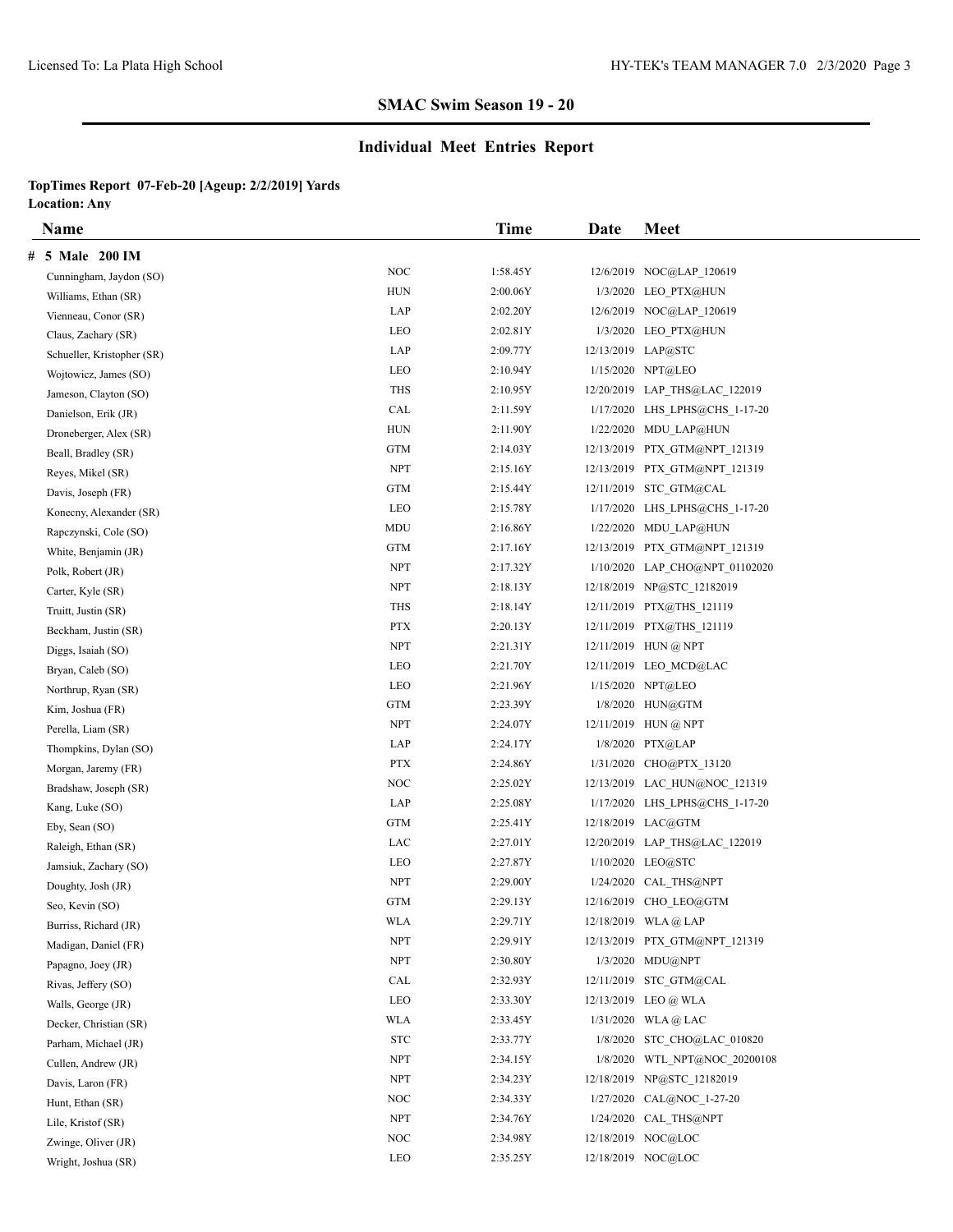# **Individual Meet Entries Report**

|   | <b>Name</b>               |            | Time     | Date | <b>Meet</b>                    |
|---|---------------------------|------------|----------|------|--------------------------------|
| # | 6 Female 200 IM           |            |          |      |                                |
|   | Frick, Madeline (SR)      | <b>HUN</b> | 2:12.30Y |      | 1/3/2020 LEO PTX@HUN           |
|   | Zaidi, Alexia (FR)        | <b>NOC</b> | 2:12.38Y |      | 1/27/2020 CAL@NOC 1-27-20      |
|   | Ray, Nelle (JR)           | LEO        | 2:18.85Y |      | 12/13/2019 LEO @ WLA           |
|   | Cupples, Kaeleigh (FR)    | LAP        | 2:21.45Y |      | 1/10/2020 LAP CHO@NPT 01102020 |
|   | Duke, Amaya (SO)          | LEO        | 2:25.57Y |      | 1/15/2020 NPT@LEO              |
|   | Baker, Noe (FR)           | <b>GTM</b> | 2:25.81Y |      | 1/8/2020 HUN@GTM               |
|   | Tompkins, Alexandra (JR)  | MDU        | 2:27.08Y |      | 1/29/2020 GTM MDU@THS          |
|   | Smith, Katherine (SO)     | LEO        | 2:27.42Y |      | 1/8/2020 THS@LEO               |
|   | Raley, Savannah (SO)      | <b>GTM</b> | 2:28.31Y |      | 12/13/2019 PTX_GTM@NPT_121319  |
|   | Bonds, Gabrielle (FR)     | LEO        | 2:28.78Y |      | 1/10/2020 LEO@STC              |
|   | McCloskey, Lauren (SO)    | LEO        | 2:29.35Y |      | 1/17/2020 LHS LPHS@CHS 1-17-20 |
|   | Biehn, Emma (SO)          | <b>HUN</b> | 2:29.36Y |      | 1/15/2020 HT@TS 01152020       |
|   | Perella, Camden (SO)      | <b>NPT</b> | 2:29.63Y |      | 1/10/2020 LAP_CHO@NPT_01102020 |
|   | Rogers, Alivia (JR)       | HUN        | 2:31.38Y |      | 1/8/2020 HUN@GTM               |
|   | Pierce, Sarah (SR)        | LEO        | 2:34.66Y |      | 1/15/2020 NPT@LEO              |
|   | Allred, Adrianne (FR)     | LEO        | 2:36.28Y |      | 1/8/2020 THS@LEO               |
|   | Bell, Amiya (JR)          | <b>NPT</b> | 2:37.10Y |      | 12/18/2019 NP@STC 12182019     |
|   | Wild, Rosemary (JR)       | CHO        | 2:37.56Y |      | 12/20/2019 CHO_NOC@MDU         |
|   | Morris, Lydia (JR)        | <b>GTM</b> | 2:37.66Y |      | 1/3/2020 GTM@LAP               |
|   | Zelesak, Megan (SO)       | LAP        | 2:37.92Y |      | 1/17/2020 LHS LPHS@CHS 1-17-20 |
|   | Jarrett, Alexis (SO)      | LEO        | 2:38.03Y |      | 1/3/2020 LEO PTX@HUN           |
|   | Villalobos, Ulan (FR)     | <b>STC</b> | 2:38.76Y |      | 1/8/2020 STC_CHO@LAC_010820    |
|   | Savarese, Shelen (SR)     | LEO        | 2:39.01Y |      | 1/8/2020 THS@LEO               |
|   | Jameson, Cora (JR)        | THS        | 2:39.41Y |      | 1/24/2020 CAL THS@NPT          |
|   | Connolly, Leanna (SO)     | LEO        | 2:40.26Y |      | 12/16/2019 CHO LEO@GTM         |
|   | McCauley, Abigail (SO)    | LEO        | 2:40.67Y |      | 1/10/2020 LEO@STC              |
|   | Rios, Alyssa (JR)         | <b>NPT</b> | 2:41.53Y |      | 1/24/2020 CAL THS@NPT          |
|   | Byrd-Taft, Jayme (FR)     | MDU        | 2:43.21Y |      | 1/22/2020 MDU LAP@HUN          |
|   | Greene, Katherine (FR)    | NOC        | 2:43.97Y |      | 12/20/2019 CHO NOC@MDU         |
|   | Grange, Kiera (FR)        | LAP        | 2:44.78Y |      | 1/22/2020 MDU LAP@HUN          |
|   | Lazer, Rose (JR)          | <b>PTX</b> | 2:45.00Y |      | 12/6/2019 PTX@MDU              |
|   | Hudson, Olivia (FR)       | <b>HUN</b> | 2:45.60Y |      | 1/22/2020 MDU LAP@HUN          |
|   | Gatton, Sydney (JR)       | <b>CHO</b> | 2:46.66Y |      | 1/31/2020 CHO@PTX 13120        |
|   | Gray, Grace (FR)          | CAL        | 2:47.42Y |      | 1/29/2020 CAL@WLA_01292020     |
|   | Ganzell, Jolie (JR)       | GTM        | 2:48.03Y |      | 1/15/2020 WLA@GTM              |
|   | Grange, Kayla (SO)        | LAP        | 2:48.27Y |      | 1/10/2020 LAP CHO@NPT 01102020 |
|   | Gleason, Cameron (JR)     | CAL        | 2:48.36Y |      | 12/18/2019 MCD@CAL_121819      |
|   | Fields, Marissa (SR)      | CHO        | 2:49.17Y |      | 1/24/2020 CHO HUN@WLA 01242020 |
|   | LaBarbera, Sarah (SR)     | LAP        | 2:49.52Y |      | 1/8/2020 PTX@LAP               |
|   | Padilla, Emily (SO)       | <b>NPT</b> | 2:50.06Y |      | 12/18/2019 NP@STC 12182019     |
|   | Villanueva, Charlize (FR) | <b>NPT</b> | 2:51.91Y |      | 1/15/2020 NPT@LEO              |
|   | Gonzales, Leila (SR)      | <b>GTM</b> | 2:51.93Y |      | 12/18/2019 LAC@GTM             |
|   | Jarboe, Sara (JR)         | <b>NPT</b> | 2:52.38Y |      | 1/15/2020 NPT@LEO              |
|   | Hatchell, Maliyah (SO)    | NOC        | 2:52.50Y |      | 12/20/2019 CHO NOC@MDU         |
|   | McGowan, Margaret (SO)    | CAL        | 2:53.30Y |      | 1/29/2020 CAL@WLA 01292020     |
|   | Mahr, Katie (SR)          | MDU        | 2:54.74Y |      | 12/18/2019 MCD@CAL 121819      |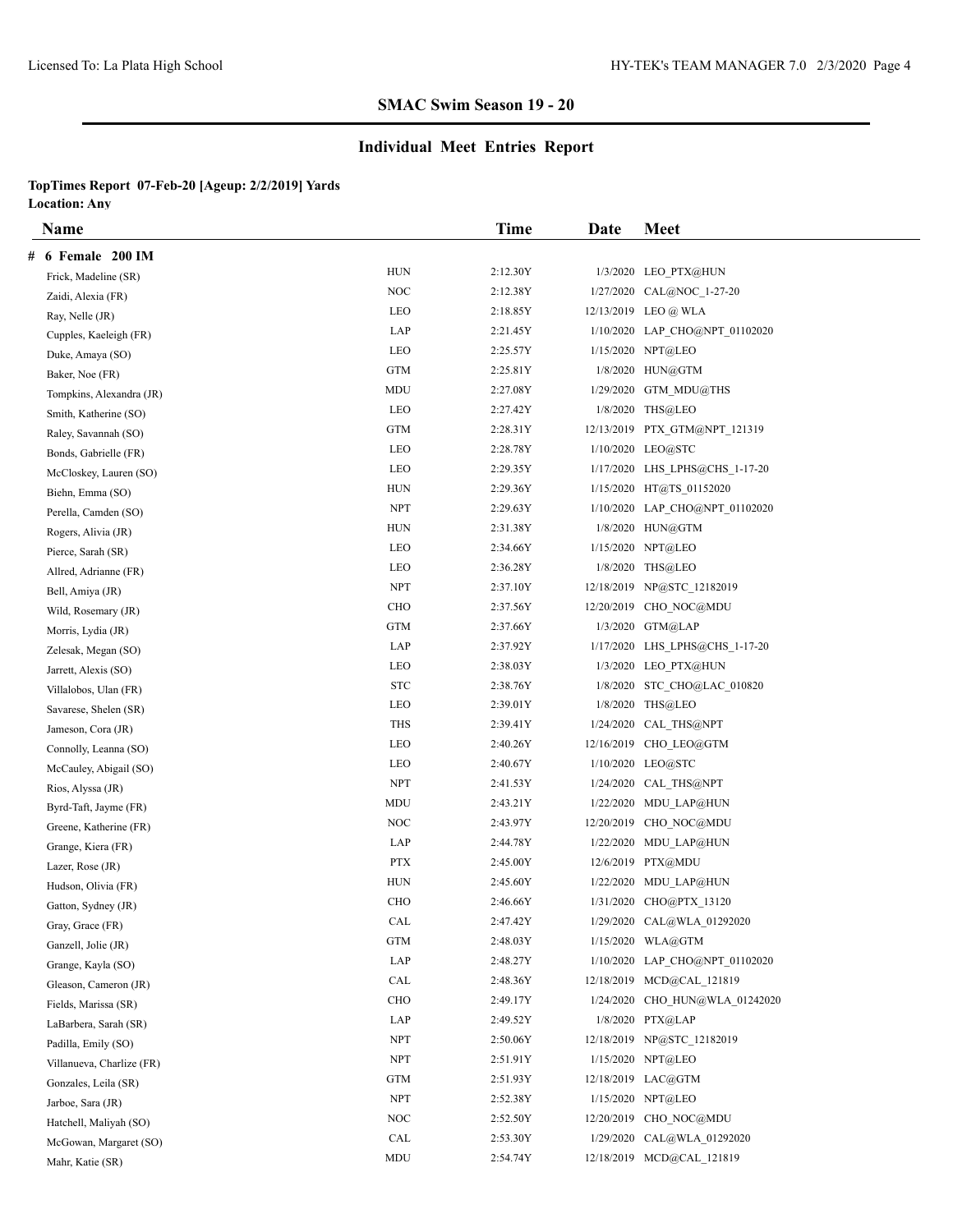# **Individual Meet Entries Report**

|   | <b>Name</b>                |                   | Time   | Date | <b>Meet</b>                    |
|---|----------------------------|-------------------|--------|------|--------------------------------|
| # | 7 Male 50 Free             |                   |        |      |                                |
|   | Schueller, Kristopher (SR) | LAP               | 22.17Y |      | 1/22/2020 MDU LAP@HUN          |
|   | Vienneau, Conor (SR)       | LAP               | 22.59Y |      | 1/17/2020 LHS LPHS@CHS 1-17-20 |
|   | Papagno, Joey (JR)         | <b>NPT</b>        | 23.06Y |      | 1/15/2020 NPT@LEO              |
|   | Claus, Zachary (SR)        | LEO               | 23.28Y |      | 1/8/2020 THS@LEO               |
|   | Perrie, Tyler (SR)         | <b>NPT</b>        | 23.51Y |      | $1/3/2020$ MDU@NPT             |
|   | Davis, Joseph (FR)         | <b>GTM</b>        | 23.57Y |      | 1/29/2020 GTM MDU@THS          |
|   | Truitt, Justin (SR)        | <b>THS</b>        | 23.76Y |      | 1/29/2020 GTM MDU@THS          |
|   | Harms, Benjamin (SO)       | LEO               | 23.84Y |      | 1/15/2020 NPT@LEO              |
|   | Levija, Aidan (SR)         | CAL               | 23.93Y |      | 12/11/2019 STC_GTM@CAL         |
|   | Rodriguez, David (JR)      | <b>HUN</b>        | 24.03Y |      | 1/31/2020 HUN@STC 01312020     |
|   | Rodriguez, Davide (JR)     | HUN               | 24.14Y |      | 1/3/2020 LEO PTX@HUN           |
|   | Konecny, Alexander (SR)    | LEO               | 24.21Y |      | 1/3/2020 LEO PTX@HUN           |
|   | Decker, Christian (SR)     | <b>WLA</b>        | 24.23Y |      | 1/29/2020 CAL@WLA 01292020     |
|   | Eby, Sean (SO)             | <b>GTM</b>        | 24.23Y |      | 1/3/2020 GTM@LAP               |
|   | Perella, Liam (SR)         | <b>NPT</b>        | 24.34Y |      | 1/24/2020 CAL THS@NPT          |
|   | Jameson, Clayton (SO)      | <b>THS</b>        | 24.39Y |      | 1/8/2020 THS@LEO               |
|   | Rapczynski, Cole (SO)      | MDU               | 24.40Y |      | 12/20/2019 CHO NOC@MDU         |
|   | Polk, Robert (JR)          | <b>NPT</b>        | 24.41Y |      | 1/3/2020 MDU@NPT               |
|   | Wojtowicz, James (SO)      | LEO               | 24.43Y |      | 12/16/2019 CHO LEO@GTM         |
|   | Danielson, Erik (JR)       | CAL               | 24.45Y |      | 1/17/2020 LHS LPHS@CHS 1-17-20 |
|   | Davis, Zachary (JR)        | <b>GTM</b>        | 24.45Y |      | 12/16/2019 CHO LEO@GTM         |
|   | Willey, Nolen (SO)         | <b>GTM</b>        | 24.47Y |      | 12/16/2019 CHO LEO@GTM         |
|   | Simmons, Bryce (JR)        | <b>WLA</b>        | 24.61Y |      | 1/8/2020 WTL NPT@NOC 20200108  |
|   | Reyes, Mikel (SR)          | <b>NPT</b>        | 24.78Y |      | 1/24/2020 CAL THS@NPT          |
|   | Cullen, Andrew (JR)        | <b>NPT</b>        | 24.83Y |      | 1/24/2020 CAL THS@NPT          |
|   | Carter, Kyle (SR)          | <b>NPT</b>        | 24.85Y |      | 12/11/2019 HUN @ NPT           |
|   | Kang, Luke (SO)            | LAP               | 24.92Y |      | 1/22/2020 MDU LAP@HUN          |
|   | White, Benjamin (JR)       | <b>GTM</b>        | 24.93Y |      | 12/18/2019 LAC@GTM             |
|   | Diggs, Isaiah (SO)         | <b>NPT</b>        | 24.95Y |      | 1/8/2020 WTL NPT@NOC 20200108  |
|   | Zwinge, Oliver (JR)        | NOC               | 25.02Y |      | 12/13/2019 LAC HUN@NOC 121319  |
|   | Voelker, Benjamin (SR)     | CAL               | 25.04Y |      | 12/11/2019 STC GTM@CAL         |
|   | Wadsworth, Huon (SO)       | LEO               | 25.04Y |      | 12/11/2019 LEO MCD@LAC         |
|   | Benson, Taylor (SR)        | <b>LEO</b>        | 25.13Y |      | 1/15/2020 NPT@LEO              |
|   | Wright, Hudson (JR)        | LAP               | 25.19Y |      | 1/17/2020 LHS_LPHS@CHS_1-17-20 |
|   | Smith, Liam (JR)           | LEO               | 25.21Y |      | 12/16/2019 CHO LEO@GTM         |
|   | Thompkins, Dylan (SO)      | LAP               | 25.23Y |      | 1/17/2020 LHS LPHS@CHS 1-17-20 |
|   | Beall, Bradley (SR)        | GTM               | 25.28Y |      | 12/11/2019 STC_GTM@CAL         |
|   | Machnicki, Luke (FR)       | <b>NPT</b>        | 25.42Y |      | 12/13/2019 PTX_GTM@NPT_121319  |
|   | Lile, Kristof (SR)         | NPT               | 25.43Y |      | 1/24/2020 CAL THS@NPT          |
|   | Hoefferle, Tayton (SR)     | $_{\mathrm{STC}}$ | 25.49Y |      | 12/13/2019 LAP@STC             |
|   | Smith, Jared (SR)          | $_{\mathrm{STC}}$ | 25.53Y |      | 12/6/2019 WLA THS@STC 12062019 |
|   | Breske, Noah (SR)          | CAL               | 25.59Y |      | 1/29/2020 CAL@WLA 01292020     |
|   | Ferriter, Brady (SR)       | MDU               | 25.72Y |      | 12/20/2019 CHO NOC@MDU         |
|   | Mentzer, Bryan (SR)        | LAC               | 25.86Y |      | 1/31/2020 WLA @ LAC            |
|   | Martin, Brandon (SO)       | <b>NPT</b>        | 25.88Y |      | 12/11/2019 HUN @ NPT           |
|   | Jamsiuk, Zachary (SO)      | LEO               | 25.89Y |      | 12/13/2019 LEO @ WLA           |
|   |                            |                   |        |      |                                |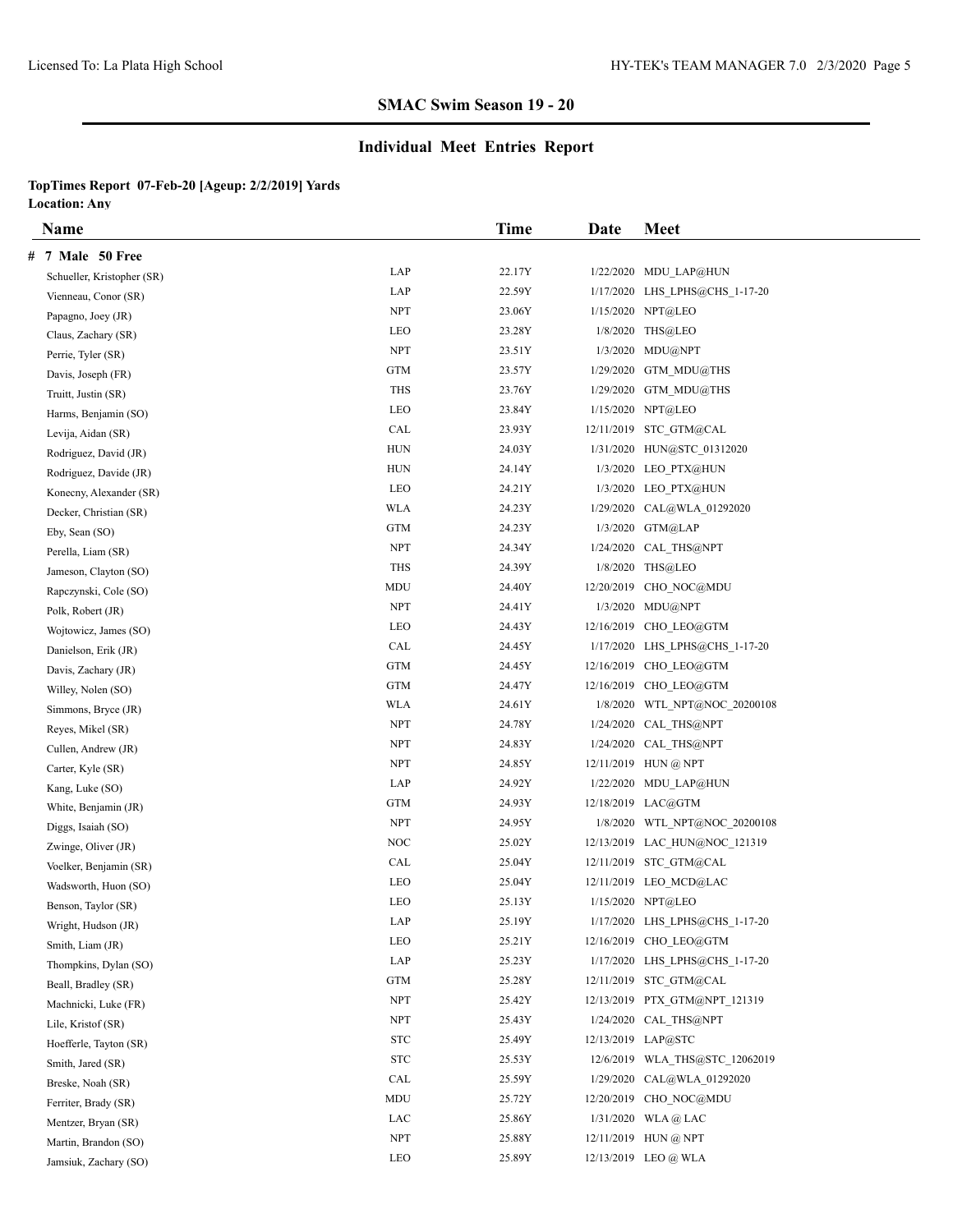# **Individual Meet Entries Report**

|   | <b>Name</b>              |                      | Time   | Date       | <b>Meet</b>                    |
|---|--------------------------|----------------------|--------|------------|--------------------------------|
| # | 8 Female 50 Free         |                      |        |            |                                |
|   | Schueller, Megan (SR)    | LAP                  | 24.95Y |            | 1/17/2020 LHS LPHS@CHS 1-17-20 |
|   | Frick, Olivia (SO)       | <b>HUN</b>           | 25.83Y |            | 1/22/2020 MDU LAP@HUN          |
|   | Ray, Nelle (JR)          | LEO                  | 26.27Y |            | 1/10/2020 LEO@STC              |
|   | Cupples, Kaeleigh (FR)   | LAP                  | 26.51Y |            | 12/6/2019 NOC@LAP 120619       |
|   | Tompkins, Alexandra (JR) | MDU                  | 26.53Y | 12/20/2019 | CHO NOC@MDU                    |
|   | Hotz, Samantha (JR)      | LEO                  | 26.65Y |            | 12/18/2019 NOC@LOC             |
|   | Duke, Amaya (SO)         | LEO                  | 26.69Y |            | 12/16/2019 CHO LEO@GTM         |
|   | Chan, Sophie (SO)        | <b>GTM</b>           | 26.76Y |            | $1/29/2020$ GTM MDU@THS        |
|   | Bonds, Gabrielle (FR)    | LEO                  | 26.86Y |            | 12/16/2019 CHO LEO@GTM         |
|   | Frick, Madeline (SR)     | <b>HUN</b>           | 26.89Y |            | 1/15/2020 HT@TS 01152020       |
|   | Zaidi, Alexia (FR)       | NOC                  | 26.89Y |            | 12/6/2019 NOC@LAP 120619       |
|   | French, Emma (SO)        | LAP                  | 27.26Y |            | 1/10/2020 LAP CHO@NPT 01102020 |
|   | Perella, Camden (SO)     | <b>NPT</b>           | 27.51Y |            | 12/18/2019 NP@STC 12182019     |
|   | Bell, Amiya (JR)         | <b>NPT</b>           | 27.59Y |            | 1/15/2020 NPT@LEO              |
|   | Hartwell, Nyah (SR)      | NOC                  | 27.62Y | 1/8/2020   | WTL NPT@NOC 20200108           |
|   | Rogers, Alivia (JR)      | <b>HUN</b>           | 27.62Y | 1/24/2020  | CHO HUN@WLA 01242020           |
|   | Byrd-Taft, Jayme (FR)    | <b>MDU</b>           | 27.68Y |            | 1/17/2020 MDU@WLA              |
|   | Kuhaneck, Emma (SR)      | CAL                  | 27.73Y |            | 12/11/2019 STC GTM@CAL         |
|   | Thompson, Morgan (JR)    | LAP                  | 27.85Y |            | 12/13/2019 LAP@STC             |
|   | Raley, Savannah (SO)     | GTM                  | 27.88Y |            | 1/22/2020 NOC@GTM              |
|   | Pilkerton, Josilyn (SR)  | <b>LEO</b>           | 27.92Y |            | 1/3/2020 LEO PTX@HUN           |
|   | Maddox, Summer (SR)      | LAP                  | 28.05Y |            | 1/8/2020 PTX@LAP               |
|   | Wild, Rosemary (JR)      | <b>CHO</b>           | 28.08Y |            | 12/16/2019 CHO LEO@GTM         |
|   | Baker, Noe (FR)          | <b>GTM</b>           | 28.19Y |            | 1/29/2020 GTM MDU@THS          |
|   | Zhou, Kaitlyn (JR)       | <b>GTM</b>           | 28.25Y |            | 1/8/2020 HUN@GTM               |
|   | Allred, Adrianne (FR)    | LEO                  | 28.34Y |            | 1/15/2020 NPT@LEO              |
|   | Mesmer, Olivia (JR)      | <b>GTM</b>           | 28.35Y |            | 1/22/2020 NOC@GTM              |
|   | Allred, Caroline (FR)    | LEO                  | 28.49Y |            | 1/8/2020 THS@LEO               |
|   | DeHetre, Kayla (SR)      | CAL                  | 28.50Y |            | 1/17/2020 LHS LPHS@CHS 1-17-20 |
|   | Hulvey, Reagan (SO)      | MDU                  | 28.56Y |            | 1/22/2020 MDU LAP@HUN          |
|   | Moore, Bethany (JR)      | CHO                  | 28.61Y |            | 1/24/2020 CHO HUN@WLA 01242020 |
|   | Zelesak, Megan (SO)      | LAP                  | 28.69Y |            | 1/10/2020 LAP_CHO@NPT_01102020 |
|   | McCloskey, Lauren (SO)   | <b>LEO</b>           | 28.88Y |            | 1/8/2020 THS@LEO               |
|   | Connolly, Leanna (SO)    | LEO                  | 29.00Y |            | 12/16/2019 CHO_LEO@GTM         |
|   | Frill, Madison (JR)      | LEO                  | 29.10Y |            | 1/10/2020 LEO@STC              |
|   | Carrigg, Anna Kate (SO)  | LEO                  | 29.11Y |            | 12/18/2019 NOC@LOC             |
|   | Wojtowicz, Jennifer (FR) | LEO                  | 29.12Y |            | 1/8/2020 THS@LEO               |
|   | Pierce, Sarah (SR)       | LEO                  | 29.27Y |            | 1/8/2020 THS@LEO               |
|   | Morris, Lydia (JR)       | $\operatorname{GTM}$ | 29.31Y |            | 1/3/2020 GTM@LAP               |
|   | Savarese, Shelen (SR)    | LEO                  | 29.34Y |            | 1/17/2020 LHS LPHS@CHS 1-17-20 |
|   | Parriss, Christina (JR)  | NPT                  | 29.36Y |            | 1/3/2020 MDU@NPT               |
|   | Jarrett, Alexis (SO)     | LEO                  | 29.47Y |            | 1/15/2020 NPT@LEO              |
|   | Patterson, Marin (SO)    | ${\rm NPT}$          | 29.51Y |            | 1/24/2020 CAL THS@NPT          |
|   | O'Connor, Anne (JR)      | LEO                  | 29.54Y |            | 12/11/2019 LEO MCD@LAC         |
|   | Elliot, Zoe (SR)         | <b>PTX</b>           | 29.60Y |            | 12/11/2019 PTX@THS 121119      |
|   | Lees, Raisa (SO)         | <b>GTM</b>           | 29.65Y |            | 12/16/2019 CHO LEO@GTM         |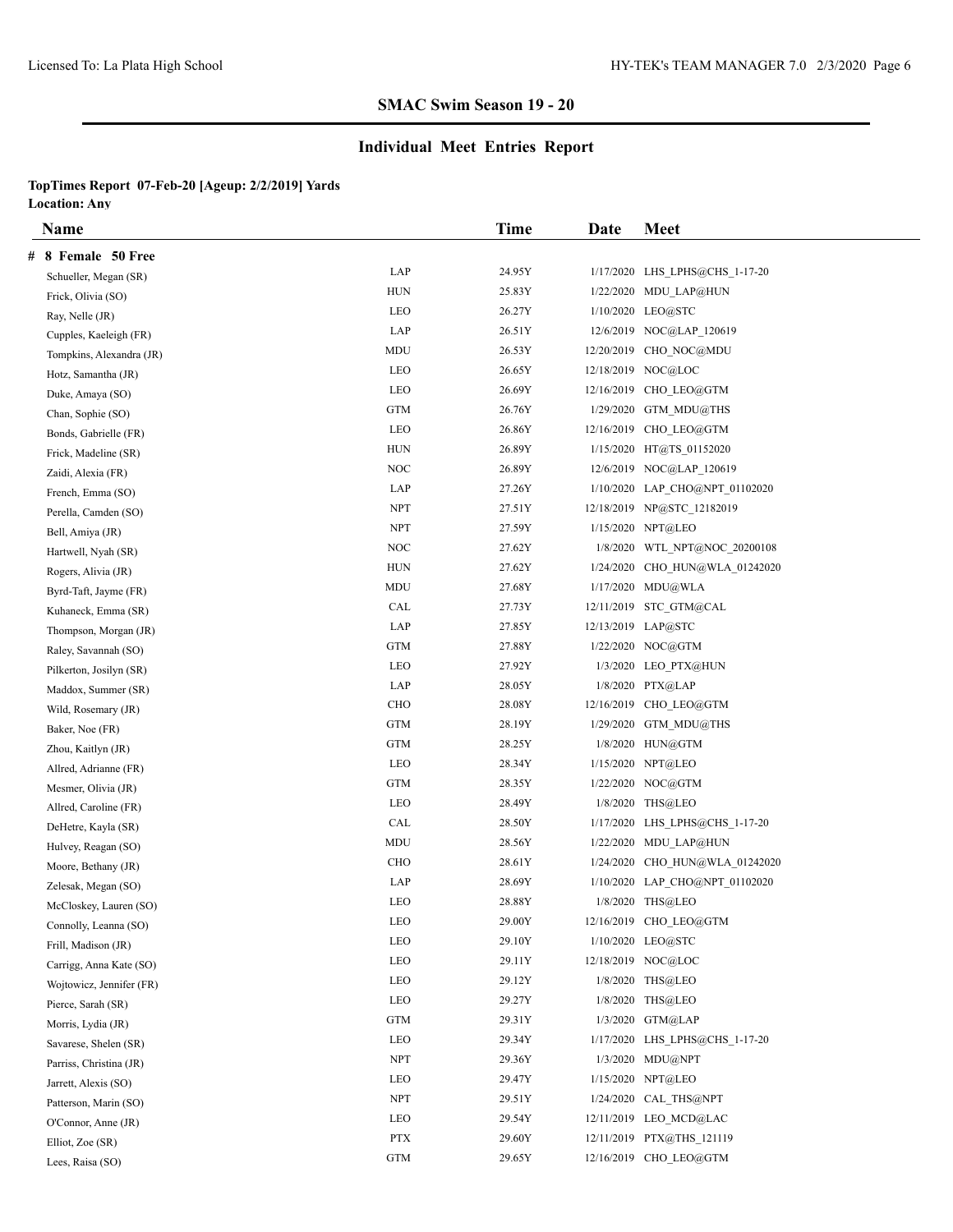# **Individual Meet Entries Report**

| <b>Name</b>             |            | Time     | Date | <b>Meet</b>                    |
|-------------------------|------------|----------|------|--------------------------------|
| # 11 Male 100 Fly       |            |          |      |                                |
| Cunningham, Jaydon (SO) | <b>NOC</b> | 52.81Y   |      | 1/27/2020 CAL@NOC 1-27-20      |
| Vienneau, Conor (SR)    | LAP        | 54.56Y   |      | 12/20/2019 LAP_THS@LAC_122019  |
| Claus, Zachary (SR)     | LEO        | 55.88Y   |      | 1/15/2020 NPT@LEO              |
| Droneberger, Alex (SR)  | <b>HUN</b> | 56.28Y   |      | 1/3/2020 LEO PTX@HUN           |
| Voelker, Benjamin (SR)  | CAL        | 56.52Y   |      | 12/11/2019 STC GTM@CAL         |
| Reyes, Mikel (SR)       | <b>NPT</b> | 56.94Y   |      | 1/15/2020 NPT@LEO              |
| Truitt, Justin (SR)     | <b>THS</b> | 57.21Y   |      | 12/20/2019 LAP THS@LAC 122019  |
| Pinto, Benjamin (SO)    | NOC        | 58.23Y   |      | 12/18/2019 NOC@LOC             |
| Carter, Kyle (SR)       | <b>NPT</b> | 58.35Y   |      | 1/15/2020 NPT@LEO              |
| Wojtowicz, James (SO)   | LEO        | 58.68Y   |      | 12/18/2019 NOC@LOC             |
| Beall, Bradley (SR)     | GTM        | 59.75Y   |      | 12/11/2019 STC GTM@CAL         |
| Diggs, Isaiah (SO)      | <b>NPT</b> | 1:00.52Y |      | 1/3/2020 MDU@NPT               |
| Rapczynski, Cole (SO)   | MDU        | 1:00.94Y |      | 1/22/2020 MDU LAP@HUN          |
| White, Benjamin (JR)    | <b>GTM</b> | 1:01.03Y |      | 1/15/2020 WLA@GTM              |
| Harms, Benjamin (SO)    | LEO        | 1:01.76Y |      | 1/8/2020 THS@LEO               |
| Rodriguez, David (JR)   | <b>HUN</b> | 1:02.13Y |      | 1/24/2020 CHO HUN@WLA 01242020 |
| Kang, Luke (SO)         | LAP        | 1:02.49Y |      | 1/22/2020 MDU LAP@HUN          |
| Wadsworth, Huon (SO)    | LEO        | 1:02.67Y |      | 12/16/2019 CHO LEO@GTM         |
| Danielson, Erik (JR)    | CAL        | 1:02.81Y |      | 12/18/2019 MCD@CAL 121819      |
| Konecny, Alexander (SR) | LEO        | 1:03.53Y |      | 1/10/2020 LEO@STC              |
| Smith, Liam (JR)        | LEO        | 1:03.58Y |      | 12/16/2019 CHO LEO@GTM         |
| Davis, Joseph (FR)      | <b>GTM</b> | 1:03.59Y |      | 12/16/2019 CHO LEO@GTM         |
| Eby, Sean (SO)          | <b>GTM</b> | 1:04.24Y |      | 12/11/2019 STC GTM@CAL         |
| Polk, Robert (JR)       | <b>NPT</b> | 1:04.24Y |      | 12/11/2019 HUN @ NPT           |
| Beckham, Justin (SR)    | <b>PTX</b> | 1:04.32Y |      | 1/31/2020 CHO@PTX 13120        |
| Wright, Joshua (SR)     | LEO        | 1:05.07Y |      | 12/11/2019 LEO MCD@LAC         |
| Lile, Kristof (SR)      | <b>NPT</b> | 1:05.69Y |      | 1/24/2020 CAL THS@NPT          |
| Simmons, Bryce (JR)     | <b>WLA</b> | 1:05.96Y |      | $12/18/2019$ WLA @ LAP         |
| Kim, Joshua (FR)        | <b>GTM</b> | 1:06.64Y |      | 1/29/2020 GTM MDU@THS          |
| Mentzer, Bryan (SR)     | LAC        | 1:06.71Y |      | 12/11/2019 LEO MCD@LAC         |
| Lusby, Mason (SR)       | CAL        | 1:07.12Y |      | 12/18/2019 MCD@CAL 121819      |
| Grange, Samuel (JR)     | LAP        | 1:08.71Y |      | 1/10/2020 LAP CHO@NPT 01102020 |
| Rivas, Jeffery (SO)     | CAL        | 1:08.78Y |      | 1/29/2020 CAL@WLA 01292020     |
| Schuyler, David (JR)    | <b>WLA</b> | 1:08.78Y |      | 1/31/2020 WLA@LAC              |
| McMullen, Robert (SR)   | <b>CHO</b> | 1:08.86Y |      | 1/31/2020 CHO@PTX 13120        |
| Hunt, Ethan (SR)        | <b>NOC</b> | 1:09.16Y |      | 1/27/2020 CAL@NOC 1-27-20      |
| Loesch, Andy (FR)       | LEO        | 1:09.20Y |      | 1/10/2020 LEO@STC              |
| Decker, Christian (SR)  | <b>WLA</b> | 1:09.86Y |      | 1/10/2020 WLA@PTX              |
| Rannacher, Luke (SO)    | CAL        | 1:09.92Y |      | 1/29/2020 CAL@WLA 01292020     |
| Bradshaw, Joseph (SR)   | NOC        | 1:10.04Y |      | 12/13/2019 LAC HUN@NOC 121319  |
| Walls, George (JR)      | LEO        | 1:10.97Y |      | 12/11/2019 LEO MCD@LAC         |
| Wichrowski, Luke (JR)   | LEO        | 1:11.86Y |      | 1/8/2020 THS@LEO               |
| Johnson, Lincoln (FR)   | HUN        | 1:12.16Y |      | 1/22/2020 MDU LAP@HUN          |
| Seo, Kevin (SO)         | <b>GTM</b> | 1:12.47Y |      | 12/18/2019 LAC@GTM             |
| Dalton, Isaac (SO)      | CHO        | 1:13.07Y |      | 1/10/2020 LAP CHO@NPT 01102020 |
| Zwinge, Oliver (JR)     | $\rm NOC$  | 1:13.77Y |      | 1/17/2020 NOC@THS 01172020     |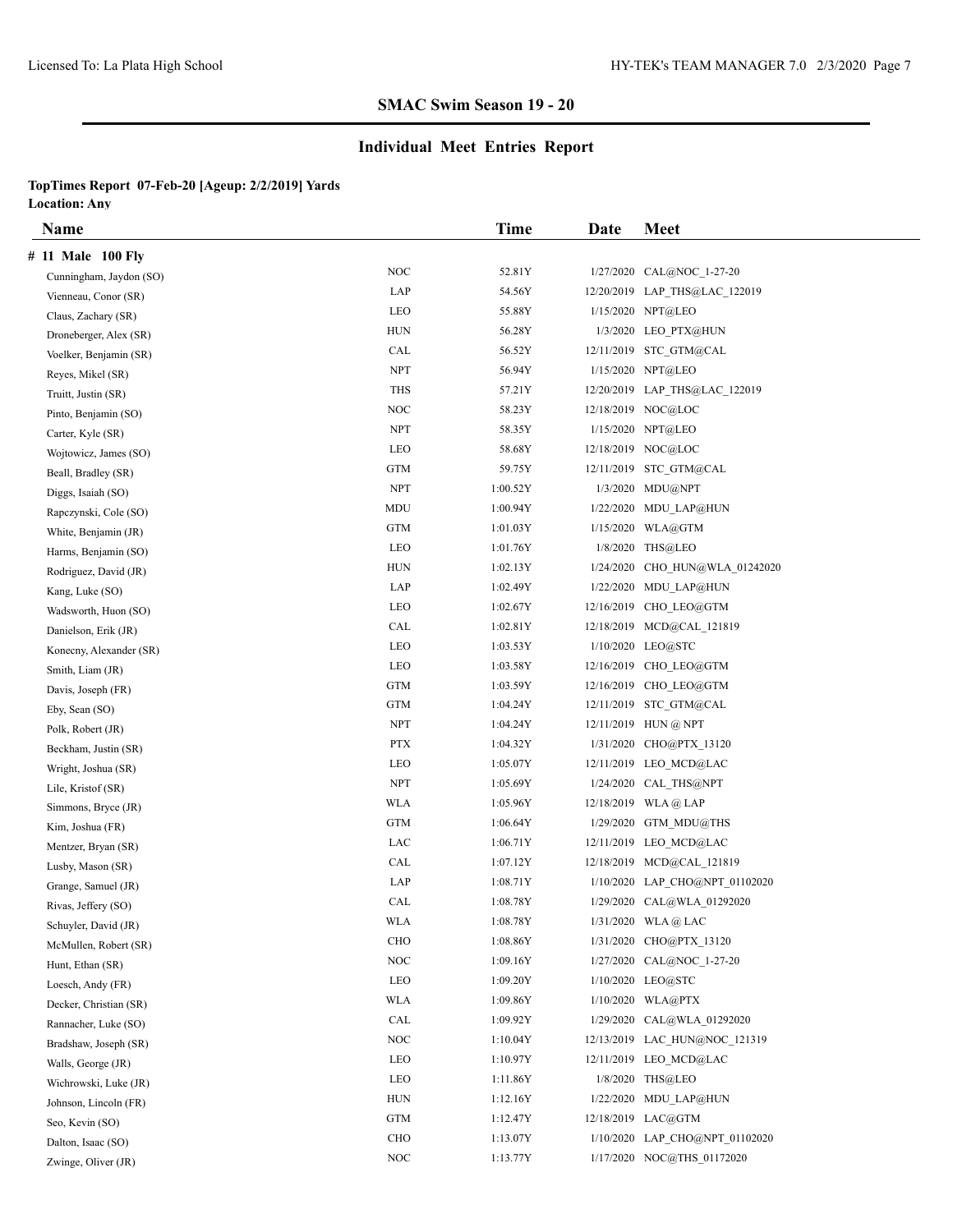# **Individual Meet Entries Report**

| Name                      |             | <b>Time</b> | Date | <b>Meet</b>                    |
|---------------------------|-------------|-------------|------|--------------------------------|
| # 12 Female 100 Fly       |             |             |      |                                |
| Frick, Madeline (SR)      | HUN         | 59.11Y      |      | 1/3/2020 LEO PTX@HUN           |
| Ray, Nelle (JR)           | LEO         | 1:00.06Y    |      | 1/3/2020 LEO PTX@HUN           |
| Biehn, Emma (SO)          | HUN         | 1:02.74Y    |      | 1/24/2020 CHO HUN@WLA 01242020 |
| Cupples, Kaeleigh (FR)    | LAP         | 1:04.79Y    |      | 12/18/2019 WLA @ LAP           |
| Hotz, Samantha (JR)       | LEO         | 1:05.76Y    |      | 1/17/2020 LHS LPHS@CHS 1-17-20 |
| Tompkins, Alexandra (JR)  | MDU         | 1:05.81Y    |      | 12/11/2019 LEO MCD@LAC         |
| Frick, Olivia (SO)        | <b>HUN</b>  | 1:06.05Y    |      | 1/31/2020 HUN@STC 01312020     |
| Hartwell, Nyah (SR)       | <b>NOC</b>  | 1:06.21Y    |      | 12/18/2019 NOC@LOC             |
| Wojtowicz, Jennifer (FR)  | LEO         | 1:07.32Y    |      | 12/18/2019 NOC@LOC             |
| French, Emma (SO)         | LAP         | 1:07.36Y    |      | 1/10/2020 LAP CHO@NPT 01102020 |
| Chan, Sophie (SO)         | <b>GTM</b>  | 1:07.40Y    |      | 1/29/2020 GTM MDU@THS          |
| McCloskey, Lauren (SO)    | LEO         | 1:07.51Y    |      | 1/8/2020 THS@LEO               |
| Perella, Camden (SO)      | <b>NPT</b>  | 1:08.21Y    |      | 1/24/2020 CAL THS@NPT          |
| Padilla, Emily (SO)       | <b>NPT</b>  | 1:08.73Y    |      | 1/3/2020 MDU@NPT               |
| Pierce, Sarah (SR)        | LEO         | 1:08.74Y    |      | 1/17/2020 LHS LPHS@CHS 1-17-20 |
| Smith, Katherine (SO)     | LEO         | 1:08.87Y    |      | 12/11/2019 LEO MCD@LAC         |
| Bell, Amiya (JR)          | <b>NPT</b>  | 1:09.27Y    |      | 1/3/2020 MDU@NPT               |
| Thompson, Morgan (JR)     | LAP         | 1:09.27Y    |      | 12/20/2019 LAP_THS@LAC_122019  |
| Lazer, Rose (JR)          | PTX         | 1:09.37Y    |      | 1/31/2020 CHO@PTX 13120        |
| Bonds, Gabrielle (FR)     | LEO         | 1:09.40Y    |      | 1/3/2020 LEO PTX@HUN           |
| Zhou, Kaitlyn (JR)        | GTM         | 1:09.83Y    |      | 1/8/2020 HUN@GTM               |
| Allred, Adrianne (FR)     | LEO         | 1:10.14Y    |      | 1/10/2020 LEO@STC              |
| Jameson, Cora (JR)        | <b>THS</b>  | 1:12.61Y    |      | 12/18/2019 CHO@THS 121819      |
| Baker, Noe (FR)           | GTM         | 1:12.91Y    |      | 12/11/2019 STC GTM@CAL         |
| Greene, Katherine (FR)    | NOC         | 1:14.18Y    |      | 12/13/2019 LAC HUN@NOC 121319  |
| McCauley, Abigail (SO)    | LEO         | 1:14.43Y    |      | 12/16/2019 CHO LEO@GTM         |
| Morris, Lydia (JR)        | <b>GTM</b>  | 1:16.59Y    |      | 12/11/2019 STC GTM@CAL         |
| Villalobos, Ulan (FR)     | <b>STC</b>  | 1:17.19Y    |      | 1/8/2020 STC CHO@LAC 010820    |
| Hudson, Olivia (FR)       | HUN         | 1:17.61Y    |      | 1/3/2020 LEO PTX@HUN           |
| Villanueva, Charlize (FR) | <b>NPT</b>  | 1:17.95Y    |      | 1/10/2020 LAP_CHO@NPT_01102020 |
| Gleason, Cameron (JR)     | CAL         | 1:18.23Y    |      | 1/17/2020 LHS LPHS@CHS 1-17-20 |
| LaBarbera, Sarah (SR)     | LAP         | 1:18.26Y    |      | 1/3/2020 GTM@LAP               |
| Zelesak, Megan (SO)       | LAP         | 1:18.27Y    |      | 12/20/2019 LAP THS@LAC 122019  |
| Savarese, Shelen (SR)     | LEO         | 1:18.33Y    |      | 12/13/2019 LEO @ WLA           |
| Gonzales, Leila (SR)      | GTM         | 1:18.79Y    |      | 12/16/2019 CHO LEO@GTM         |
| Hayes, Riley (JR)         | LAP         | 1:19.48Y    |      | 1/10/2020 LAP CHO@NPT 01102020 |
| McGowan, Margaret (SO)    | CAL         | 1:20.00Y    |      | 1/29/2020 CAL@WLA_01292020     |
| Hatchell, Maliyah (SO)    | NOC         | 1:20.04Y    |      | 1/27/2020 CAL@NOC 1-27-20      |
| Kabala, Jordan (JR)       | MDU         | 1:20.36Y    |      | 1/15/2020 STC@MDU              |
| Wild, Rosemary (JR)       | <b>CHO</b>  | 1:21.60Y    |      | 1/10/2020 LAP CHO@NPT 01102020 |
| Lees, Raisa (SO)          | <b>GTM</b>  | 1:22.06Y    |      | 12/11/2019 STC GTM@CAL         |
| Atkins, Jadyn (FR)        | HUN         | 1:22.17Y    |      | 1/31/2020 HUN@STC 01312020     |
| Gatton, Sydney (JR)       | CHO         | 1:22.53Y    |      | 1/8/2020 STC CHO@LAC 010820    |
| Elliott, Zoe (SR)         | <b>PTX</b>  | 1:22.88Y    |      | 1/10/2020 WLA@PTX              |
| Cole, Olivia (SR)         | HUN         | 1:23.16Y    |      | 1/3/2020 LEO_PTX@HUN           |
| Fields, Marissa (SR)      | ${\rm CHO}$ | 1:23.17Y    |      | 1/8/2020 STC CHO@LAC 010820    |
|                           |             |             |      |                                |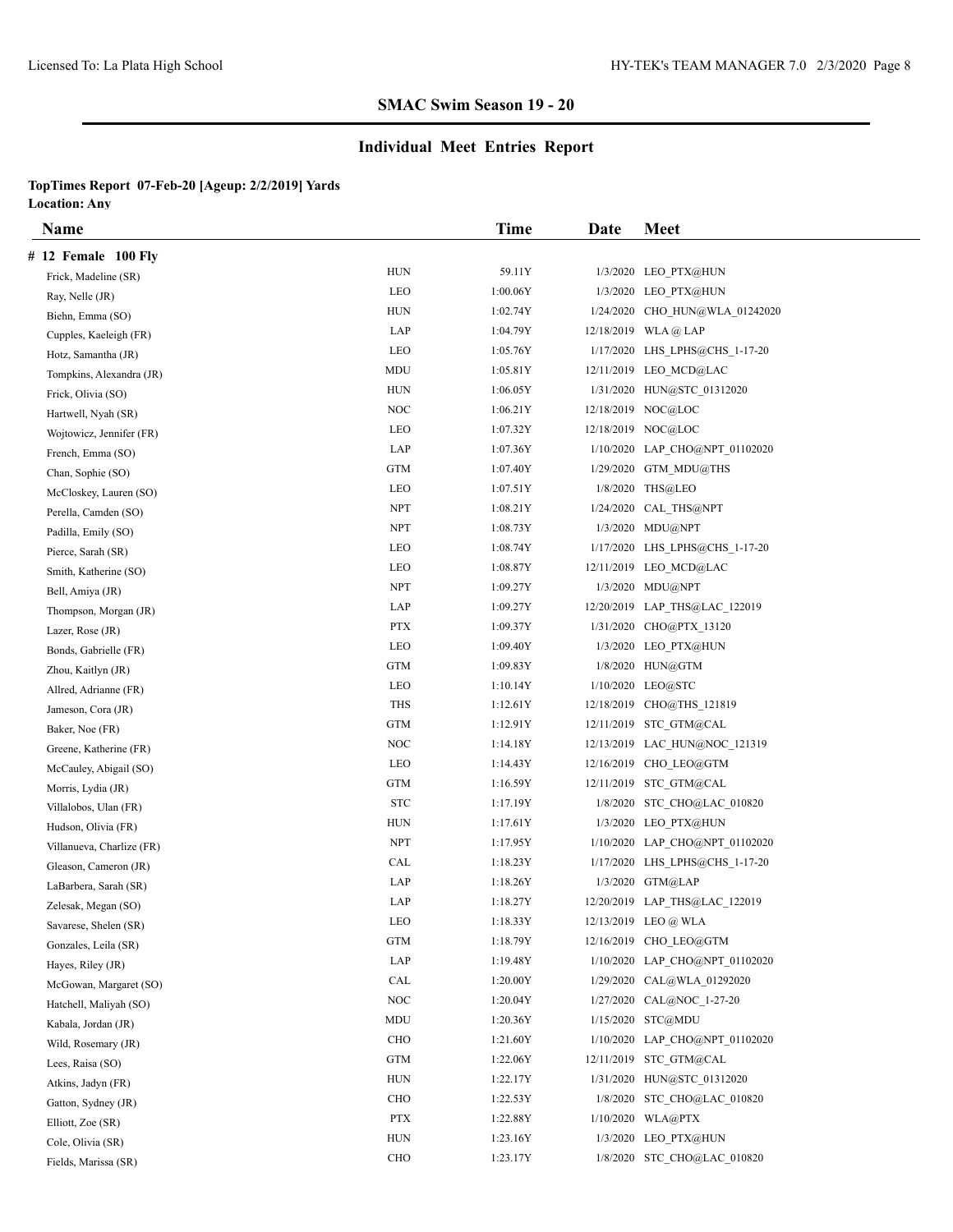# **Individual Meet Entries Report**

| <b>Name</b>                |                                 | <b>Time</b> | Date | <b>Meet</b>                    |
|----------------------------|---------------------------------|-------------|------|--------------------------------|
| # 13 Male 100 Free         |                                 |             |      |                                |
| Vienneau, Conor (SR)       | LAP                             | 48.67Y      |      | $12/18/2019$ WLA @ LAP         |
| Cunningham, Jaydon (SO)    | NOC                             | 49.56Y      |      | 1/17/2020 NOC@THS 01172020     |
| Claus, Zachary (SR)        | LEO                             | 50.78Y      |      | 12/16/2019 CHO LEO@GTM         |
| Schueller, Kristopher (SR) | LAP                             | 51.16Y      |      | 1/3/2020 GTM@LAP               |
| Papagno, Joey (JR)         | <b>NPT</b>                      | 52.21Y      |      | 1/15/2020 NPT@LEO              |
| Jameson, Clayton (SO)      | <b>THS</b>                      | 52.83Y      |      | 12/11/2019 PTX@THS 121119      |
| Droneberger, Alex (SR)     | HUN                             | 53.01Y      |      | 1/24/2020 CHO HUN@WLA 01242020 |
| Perella, Liam (SR)         | <b>NPT</b>                      | 53.01Y      |      | 1/3/2020 MDU@NPT               |
| Davis, Joseph (FR)         | <b>GTM</b>                      | 53.06Y      |      | 1/8/2020 HUN@GTM               |
| Konecny, Alexander (SR)    | LEO                             | 53.33Y      |      | 12/16/2019 CHO LEO@GTM         |
| Reyes, Mikel (SR)          | <b>NPT</b>                      | 53.41Y      |      | 1/15/2020 NPT@LEO              |
| Rapczynski, Cole (SO)      | MDU                             | 53.49Y      |      | 12/20/2019 CHO NOC@MDU         |
| Wojtowicz, James (SO)      | LEO                             | 53.50Y      |      | 12/16/2019 CHO LEO@GTM         |
| Rodriguez, David (JR)      | <b>HUN</b>                      | 53.98Y      |      | 1/22/2020 MDU LAP@HUN          |
| Levija, Aidan (SR)         | CAL                             | 54.01Y      |      | 1/17/2020 LHS LPHS@CHS 1-17-20 |
| Smith, Liam (JR)           | LEO                             | 54.04Y      |      | 1/15/2020 NPT@LEO              |
| Davis, Zachary (JR)        | <b>GTM</b>                      | 54.11Y      |      | 12/16/2019 CHO LEO@GTM         |
| Eby, Sean (SO)             | <b>GTM</b>                      | 54.25Y      |      | 12/16/2019 CHO LEO@GTM         |
| Carter, Kyle (SR)          | <b>NPT</b>                      | 54.37Y      |      | 1/3/2020 MDU@NPT               |
| Voelker, Benjamin (SR)     | CAL                             | 54.39Y      |      | 12/18/2019 MCD@CAL 121819      |
| Beall, Bradley (SR)        | <b>GTM</b>                      | 54.67Y      |      | 12/16/2019 CHO LEO@GTM         |
| White, Benjamin (JR)       | <b>GTM</b>                      | 54.73Y      |      | 1/15/2020 WLA@GTM              |
| Willey, Nolen (SO)         | <b>GTM</b>                      | 54.82Y      |      | $1/29/2020$ GTM MDU@THS        |
| Rodriguez, Davide (JR)     | <b>HUN</b>                      | 54.83Y      |      | 1/3/2020 LEO PTX@HUN           |
| Harms, Benjamin (SO)       | LEO                             | 55.32Y      |      | 1/10/2020 LEO@STC              |
| Beckham, Justin (SR)       | <b>PTX</b>                      | 55.59Y      |      | 1/3/2020 LEO PTX@HUN           |
| Raleigh, Ethan (SR)        | LAC                             | 55.77Y      |      | 1/8/2020 STC CHO@LAC 010820    |
| Thompkins, Dylan (SO)      | LAP                             | 55.78Y      |      | 1/22/2020 MDU LAP@HUN          |
| Benson, Taylor (SR)        | LEO                             | 56.44Y      |      | 12/18/2019 NOC@LOC             |
| Diggs, Isaiah (SO)         | <b>NPT</b>                      | 56.56Y      |      | 12/18/2019 NP@STC 12182019     |
| Jamsiuk, Zachary (SO)      | LEO                             | 56.64Y      |      | 1/15/2020 NPT@LEO              |
| Lile, Kristof (SR)         | <b>NPT</b>                      | 56.84Y      |      | 1/15/2020 NPT@LEO              |
| Moore, Michael (JR)        | <b>HUN</b>                      | 56.98Y      |      | 1/22/2020 MDU LAP@HUN          |
| Decker, Christian (SR)     | <b>WLA</b>                      | 57.06Y      |      | 1/29/2020 CAL@WLA 01292020     |
| Zwinge, Oliver (JR)        | NOC                             | 57.11Y      |      | 1/8/2020 WTL NPT@NOC 20200108  |
| Smith, Jared (SR)          | ${\hbox{\footnotesize\rm STC}}$ | 57.33Y      |      | 1/15/2020 STC@MDU              |
| Bodamer, Tim (JR)          | <b>NPT</b>                      | 57.62Y      |      | 1/8/2020 WTL_NPT@NOC_20200108  |
| Machnicki, Luke (FR)       | <b>NPT</b>                      | 57.90Y      |      | 12/11/2019 HUN @ NPT           |
| Lusby, Mason (SR)          | CAL                             | 57.97Y      |      | 1/29/2020 CAL@WLA 01292020     |
| Oster, Joe (JR)            | PTX                             | 57.99Y      |      | 12/11/2019 PTX@THS 121119      |
| McMullen, Robert (SR)      | CHO                             | 58.43Y      |      | 12/20/2019 CHO NOC@MDU         |
| Kim, Joshua (FR)           | <b>GTM</b>                      | 58.67Y      |      | 1/8/2020 HUN@GTM               |
| Mentzer, Bryan (SR)        | LAC                             | 58.83Y      |      | $1/31/2020$ WLA @ LAC          |
| Walls, George (JR)         | LEO                             | 58.99Y      |      | 1/10/2020 LEO@STC              |
| Wright, Hudson (JR)        | LAP                             | 59.23Y      |      | 12/20/2019 LAP_THS@LAC_122019  |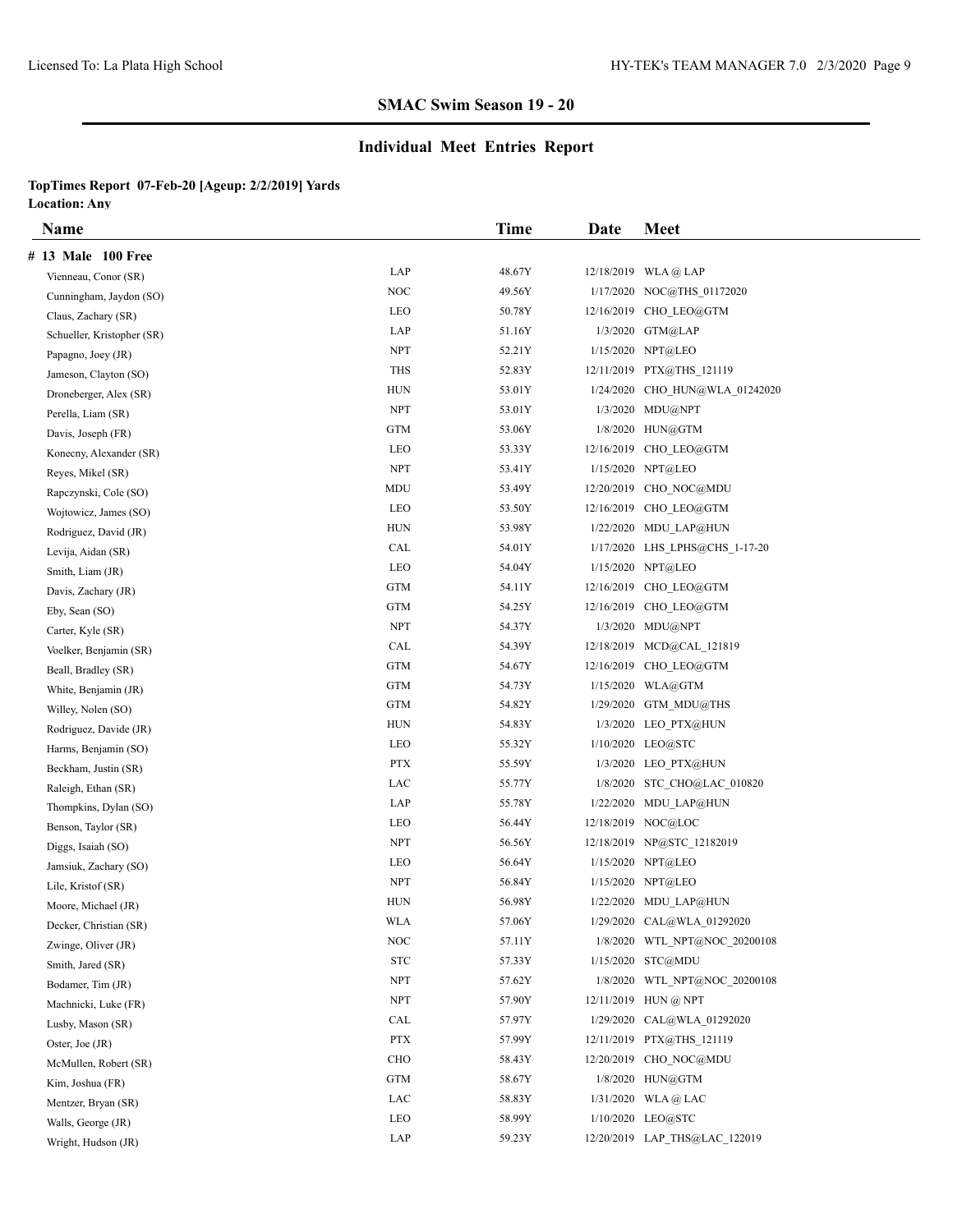# **Individual Meet Entries Report**

| Name                     |             | <b>Time</b> | Date | <b>Meet</b>                    |
|--------------------------|-------------|-------------|------|--------------------------------|
| # 14 Female 100 Free     |             |             |      |                                |
| Atkins, Sydney (JR)      | <b>HUN</b>  | 55.97Y      |      | 1/3/2020 LEO PTX@HUN           |
| Hotz, Samantha (JR)      | LEO         | 56.22Y      |      | 1/8/2020 THS@LEO               |
| Schueller, Megan (SR)    | LAP         | 56.33Y      |      | 1/22/2020 MDU LAP@HUN          |
| Biehn, Emma (SO)         | ${\rm HUN}$ | 57.25Y      |      | 1/8/2020 HUN@GTM               |
| Zaidi, Alexia (FR)       | $\rm NOC$   | 57.29Y      |      | 1/17/2020 NOC@THS 01172020     |
| Chan, Sophie (SO)        | <b>GTM</b>  | 57.97Y      |      | 1/3/2020 GTM@LAP               |
| Rogers, Alivia (JR)      | <b>HUN</b>  | 59.05Y      |      | 1/22/2020 MDU LAP@HUN          |
| Bonds, Gabrielle (FR)    | LEO         | 59.10Y      |      | 1/8/2020 THS@LEO               |
| Duke, Amaya (SO)         | LEO         | 59.27Y      |      | 1/8/2020 THS@LEO               |
| Perella, Camden (SO)     | <b>NPT</b>  | 59.55Y      |      | 1/15/2020 NPT@LEO              |
| Bell, Amiya (JR)         | <b>NPT</b>  | 59.99Y      |      | 1/24/2020 CAL THS@NPT          |
| Allred, Caroline (FR)    | LEO         | 1:00.19Y    |      | 1/3/2020 LEO PTX@HUN           |
| Cupples, Kaeleigh (FR)   | LAP         | 1:00.80Y    |      | 1/22/2020 MDU LAP@HUN          |
| Scott, Laura (SR)        | LEO         | 1:00.93Y    |      | 12/16/2019 CHO LEO@GTM         |
| Connolly, Leanna (SO)    | LEO         | 1:00.97Y    |      | 1/15/2020 NPT@LEO              |
| Smith, Katherine (SO)    | LEO         | 1:01.15Y    |      | 1/10/2020 LEO@STC              |
| Baker, Noe (FR)          | <b>GTM</b>  | 1:01.45Y    |      | 1/29/2020 GTM MDU@THS          |
| Allred, Adrianne (FR)    | LEO         | 1:01.48Y    |      | 1/17/2020 LHS LPHS@CHS 1-17-20 |
| Thompson, Morgan (JR)    | LAP         | 1:01.58Y    |      | 12/6/2019 NOC@LAP 120619       |
| Schmidt, Gabrielle (SO)  | <b>HUN</b>  | 1:01.85Y    |      | 1/24/2020 CHO HUN@WLA 01242020 |
| Byrd-Taft, Jayme (FR)    | MDU         | 1:01.87Y    |      | 1/17/2020 MDU@WLA              |
| Tompkins, Alexandra (JR) | MDU         | 1:01.92Y    |      | 1/15/2020 STC@MDU              |
| French, Emma (SO)        | LAP         | 1:02.21Y    |      | 1/8/2020 PTX@LAP               |
| Kuhaneck, Emma (SR)      | CAL         | 1:02.24Y    |      | 12/11/2019 STC GTM@CAL         |
| Raley, Savannah (SO)     | <b>GTM</b>  | 1:02.27Y    |      | 12/13/2019 PTX GTM@NPT 121319  |
| Frick, Madeline (SR)     | <b>HUN</b>  | 1:02.80Y    |      | 1/31/2020 HUN@STC 01312020     |
| Savarese, Shelen (SR)    | LEO         | 1:03.28Y    |      | 1/17/2020 LHS LPHS@CHS 1-17-20 |
| Pierce, Sarah (SR)       | LEO         | 1:03.73Y    |      | 1/8/2020 THS@LEO               |
| Balaton, Christina (JR)  | LEO         | 1:03.75Y    |      | 12/11/2019 LEO MCD@LAC         |
| McCloskey, Lauren (SO)   | LEO         | 1:03.81Y    |      | 1/15/2020 NPT@LEO              |
| Ganzell, Jolie (JR)      | GTM         | 1:03.86Y    |      | 1/29/2020 GTM MDU@THS          |
| Greene, Katherine (FR)   | NOC         | 1:04.09Y    |      | 1/27/2020 CAL@NOC 1-27-20      |
| Zelesak, Megan (SO)      | LAP         | 1:04.09Y    |      | 1/10/2020 LAP_CHO@NPT_01102020 |
| Villalobos, Ulan (FR)    | <b>STC</b>  | 1:04.52Y    |      | 12/6/2019 WLA THS@STC 12062019 |
| Moore, Bethany (JR)      | ${\rm CHO}$ | 1:04.60Y    |      | 1/31/2020 CHO@PTX 13120        |
| Padilla, Emily (SO)      | <b>NPT</b>  | 1:04.65Y    |      | 12/13/2019 PTX GTM@NPT 121319  |
| Wojtowicz, Jennifer (FR) | LEO         | 1:04.74Y    |      | 1/10/2020 LEO@STC              |
| deBrabander, Rachel (SR) | LEO         | 1:04.75Y    |      | 12/13/2019 LEO @ WLA           |
| Jameson, Cora (JR)       | <b>THS</b>  | 1:04.79Y    |      | 1/24/2020 CAL THS@NPT          |
| Maddox, Summer (SR)      | LAP         | 1:04.91Y    |      | 1/17/2020 LHS LPHS@CHS 1-17-20 |
| Hartwell, Nyah (SR)      | $\rm NOC$   | 1:04.94Y    |      | 1/17/2020 NOC@THS_01172020     |
| Mesmer, Olivia (JR)      | GTM         | 1:05.07Y    |      | 1/22/2020 NOC@GTM              |
| Morris, Lydia (JR)       | GTM         | 1:05.08Y    |      | 1/8/2020 HUN@GTM               |
| Parriss, Christina (JR)  | <b>NPT</b>  | 1:05.26Y    |      | 1/10/2020 LAP_CHO@NPT_01102020 |
| Fields, Marissa (SR)     | <b>CHO</b>  | 1:05.47Y    |      | 1/8/2020 STC CHO@LAC 010820    |
| Atkins, Jadyn (FR)       | <b>HUN</b>  | 1:05.62Y    |      | 1/8/2020 HUN@GTM               |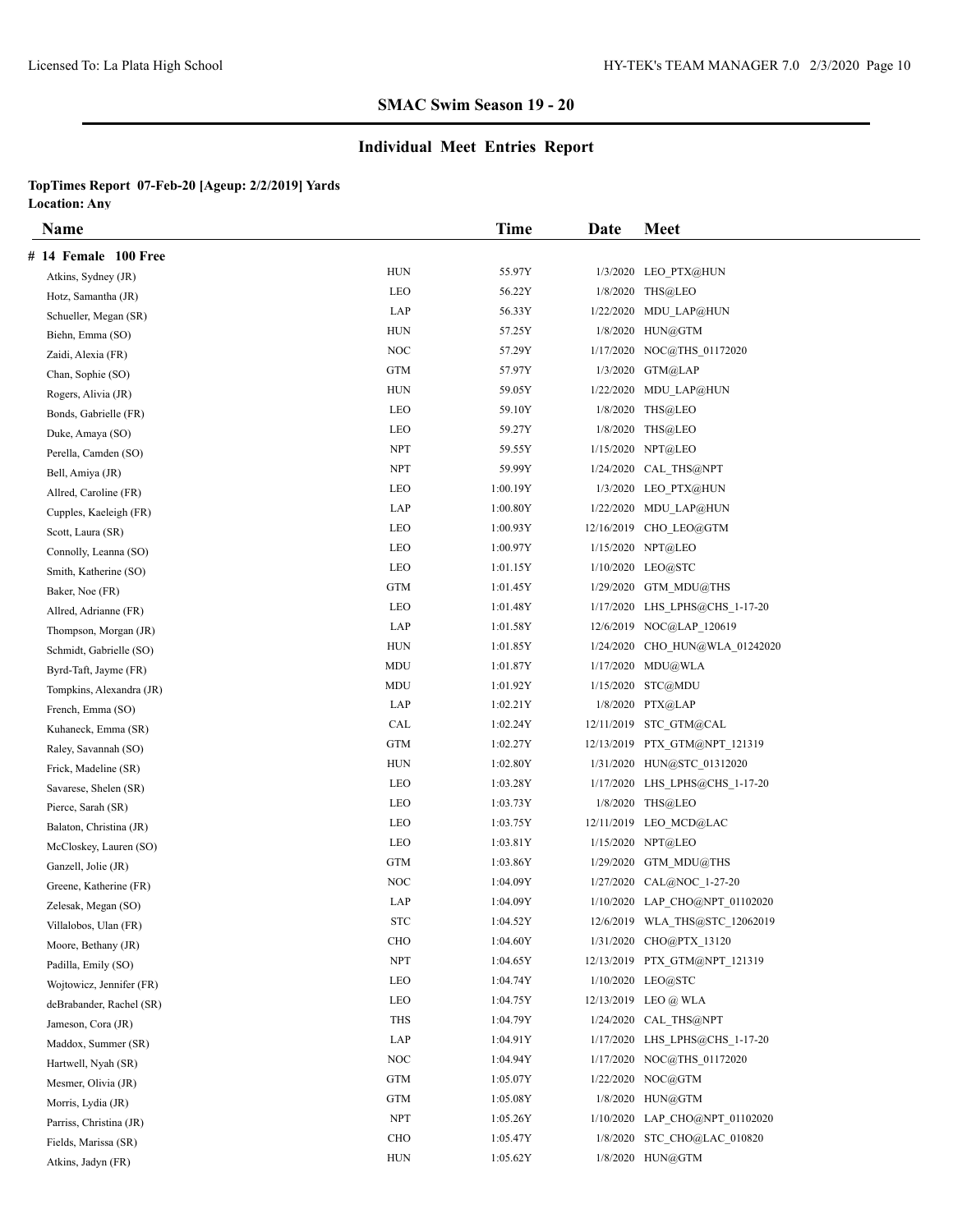# **Individual Meet Entries Report**

| <b>Name</b>                |             | <b>Time</b> | Date | <b>Meet</b>                    |
|----------------------------|-------------|-------------|------|--------------------------------|
| # 15 Male 500 Free         |             |             |      |                                |
| Williams, Ethan (SR)       | <b>HUN</b>  | 4:53.61Y    |      | 1/31/2020 HUN@STC 01312020     |
| Voelker, Benjamin (SR)     | CAL         | 4:59.11Y    |      | 12/18/2019 MCD@CAL 121819      |
| Claus, Zachary (SR)        | LEO         | 5:05.81Y    |      | 1/8/2020 THS@LEO               |
| Pinto, Benjamin (SO)       | NOC         | 5:20.01Y    |      | 12/13/2019 LAC HUN@NOC 121319  |
| Jameson, Clayton (SO)      | <b>THS</b>  | 5:28.12Y    |      | 1/24/2020 CAL THS@NPT          |
| Beall, Bradley (SR)        | GTM         | 5:33.77Y    |      | 12/18/2019 LAC@GTM             |
| Thompkins, Dylan (SO)      | LAP         | 5:43.87Y    |      | 1/17/2020 LHS LPHS@CHS 1-17-20 |
| Eby, Sean (SO)             | <b>GTM</b>  | 5:49.41Y    |      | 1/29/2020 GTM MDU@THS          |
| Morgan, Jaremy (FR)        | <b>PTX</b>  | 5:50.12Y    |      | 1/31/2020 CHO@PTX 13120        |
| Davis, Joseph (FR)         | <b>GTM</b>  | 5:52.93Y    |      | 1/15/2020 WLA@GTM              |
| Romero, Matthew (JR)       | LAP         | 5:53.57Y    |      | 1/10/2020 LAP CHO@NPT 01102020 |
| Benson, Taylor (SR)        | LEO         | 5:53.71Y    |      | 1/17/2020 LHS LPHS@CHS 1-17-20 |
| Kim, Joshua (FR)           | GTM         | 5:54.86Y    |      | 1/29/2020 GTM MDU@THS          |
| Doughty, Josh (JR)         | <b>NPT</b>  | 5:54.92Y    |      | 1/10/2020 LAP CHO@NPT 01102020 |
| Rock, Conner (SO)          | LEO         | 5:56.56Y    |      | 12/18/2019 NOC@LOC             |
| Walls, George (JR)         | LEO         | 5:57.17Y    |      | 1/15/2020 NPT@LEO              |
| Carter, Kyle (SR)          | <b>NPT</b>  | 5:59.42Y    |      | 1/24/2020 CAL THS@NPT          |
| Seo, Kevin (SO)            | GTM         | 6:02.39Y    |      | 1/22/2020 NOC@GTM              |
| Burriss, Richard (JR)      | <b>WLA</b>  | 6:02.76Y    |      | 12/13/2019 LEO @ WLA           |
| Polk, Robert (JR)          | <b>NPT</b>  | 6:07.03Y    |      | 12/18/2019 NP@STC 12182019     |
| Hance, Tyler (SR)          | <b>HUN</b>  | 6:07.71Y    |      | 1/15/2020 HT@TS 01152020       |
| Ulrich, Daniel (SO)        | <b>GTM</b>  | 6:10.41Y    |      | 1/8/2020 HUN@GTM               |
| White, Benjamin (JR)       | <b>GTM</b>  | 6:12.36Y    |      | $1/15/2020$ WLA@GTM            |
| Bradshaw, Joseph (SR)      | NOC         | 6:12.41Y    |      | 12/18/2019 NOC@LOC             |
| Brough, Nathaniel (SO)     | LAC         | 6:14.75Y    |      | 12/20/2019 LAP THS@LAC 122019  |
| Dela Cuesta, Victor (FR)   | LEO         | 6:20.08Y    |      | 1/10/2020 LEO@STC              |
| Diggs, Isaiah (SO)         | <b>NPT</b>  | 6:20.62Y    |      | 1/24/2020 CAL THS@NPT          |
| Lusby, Mason (SR)          | CAL         | 6:20.75Y    |      | 1/24/2020 CAL THS@NPT          |
| Salter, Christopher (SO)   | LEO         | 6:20.90Y    |      | 12/18/2019 NOC@LOC             |
| Avila, Fernando (JR)       | <b>NPT</b>  | 6:22.77Y    |      | 1/10/2020 LAP CHO@NPT 01102020 |
| Krenik, Micah (SO)         | <b>HUN</b>  | 6:25.19Y    |      | 1/8/2020 HUN@GTM               |
| Scott, Myles (JR)          | <b>NPT</b>  | 6:28.49Y    |      | $12/11/2019$ HUN @ NPT         |
| Hubbard, Samuel (SO)       | <b>NOC</b>  | 6:29.15Y    |      | 12/18/2019 NOC@LOC             |
| Magpuri, Linden (FR)       | <b>GTM</b>  | 6:31.03Y    |      | 1/22/2020 NOC@GTM              |
| Jamison, Thomas (JR)       | GTM         | 6:35.05Y    |      | 12/11/2019 STC GTM@CAL         |
| Ford, Nicholas (FR)        | <b>NPT</b>  | 6:36.12Y    |      | 12/13/2019 PTX GTM@NPT 121319  |
| Decker, Christian (SR)     | <b>WLA</b>  | 6:36.86Y    |      | 1/24/2020 CHO HUN@WLA 01242020 |
| Oster, Joe (JR)            | <b>PTX</b>  | 6:37.07Y    |      | 1/8/2020 PTX@LAP               |
| Marra, Jacob (SR)          | CHO         | 6:37.71Y    |      | 12/16/2019 CHO LEO@GTM         |
| Dalton, Isaac (SO)         | ${\rm CHO}$ | 6:39.65Y    |      | 12/16/2019 CHO LEO@GTM         |
| Harville, Zachary (SR)     | CHO         | 6:39.82Y    |      | 1/10/2020 LAP_CHO@NPT_01102020 |
| Lankford, Christopher (JR) | CAL         | 6:41.33Y    |      | 1/24/2020 CAL_THS@NPT          |
| Gimmel, Lance (SO)         | <b>NPT</b>  | 6:43.12Y    |      | 1/3/2020 MDU@NPT               |
| Smith, Jared (SR)          | HUN         | 6:46.83Y    |      | 12/13/2019 LAC HUN@NOC 121319  |
| Grange, Samuel (JR)        | LAP         | 6:48.04Y    |      | 1/8/2020 PTX@LAP               |
| Hunt, Ethan (SR)           | NOC         | 6:48.60Y    |      | 1/17/2020 NOC@THS 01172020     |
|                            |             |             |      |                                |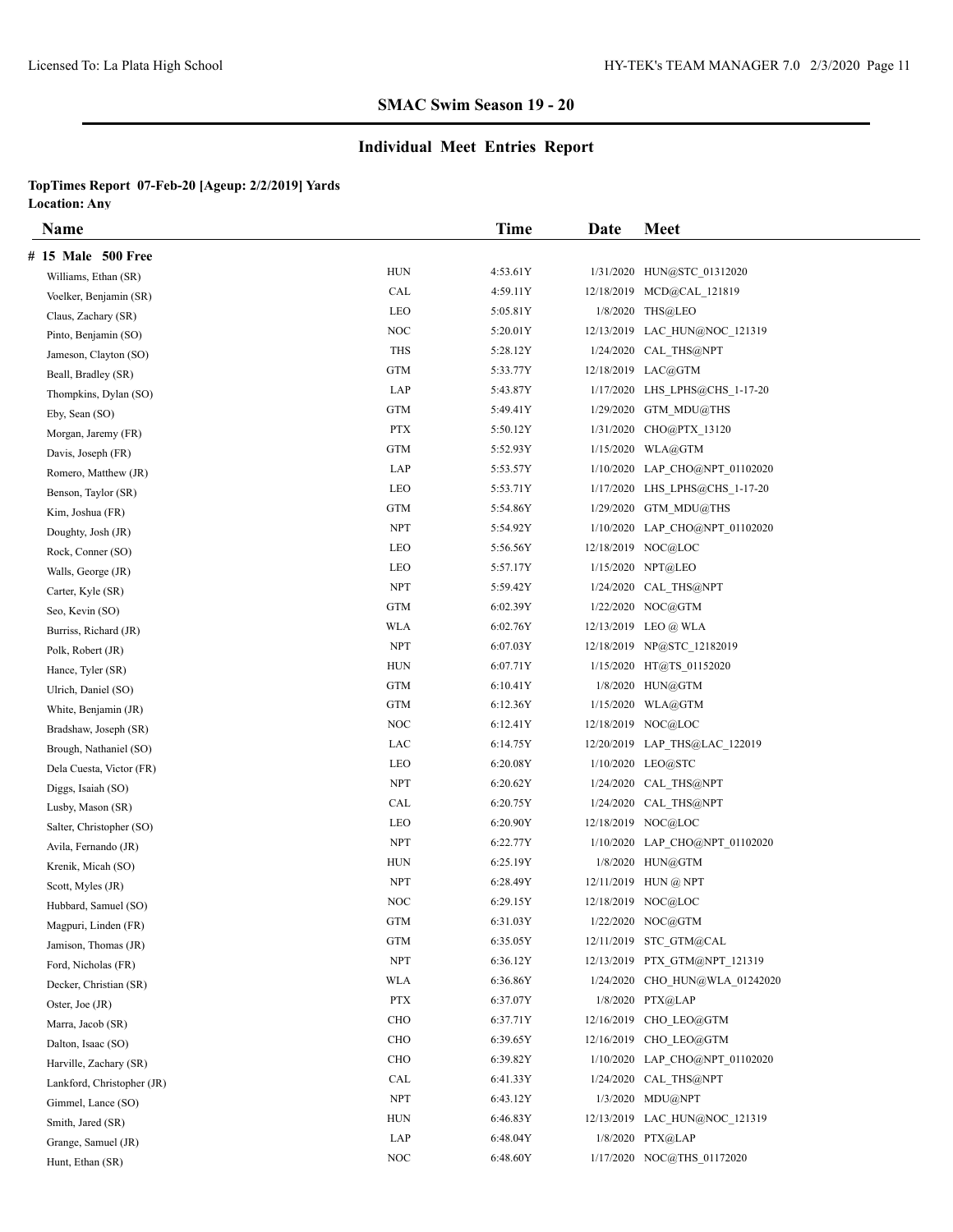# **Individual Meet Entries Report**

| Name                      |            | Time     | Date | <b>Meet</b>                    |
|---------------------------|------------|----------|------|--------------------------------|
| # 16 Female 500 Free      |            |          |      |                                |
| Hartwell, Nyah (SR)       | NOC        | 5:25.79Y |      | 12/6/2019 NOC@LAP 120619       |
| Ray, Nelle (JR)           | LEO        | 5:33.89Y |      | 12/18/2019 NOC@LOC             |
| Bonds, Gabrielle (FR)     | LEO        | 5:39.07Y |      | 12/16/2019 CHO LEO@GTM         |
| Baker, Noe (FR)           | <b>GTM</b> | 5:40.31Y |      | 1/8/2020 HUN@GTM               |
| Schmidt, Gabrielle (SO)   | <b>HUN</b> | 5:42.46Y |      | 1/31/2020 HUN@STC_01312020     |
| Cupples, Kaeleigh (FR)    | LAP        | 5:43.37Y |      | 1/22/2020 MDU LAP@HUN          |
| Wojtowicz, Jennifer (FR)  | LEO        | 5:46.59Y |      | 1/15/2020 NPT@LEO              |
| Duke, Amaya (SO)          | LEO        | 5:52.23Y |      | 1/10/2020 LEO@STC              |
| Hotz, Samantha (JR)       | LEO        | 5:59.84Y |      | 1/15/2020 NPT@LEO              |
| Scott, Laura (SR)         | LEO        | 6:02.07Y |      | 1/15/2020 NPT@LEO              |
| Wild, Rosemary (JR)       | <b>CHO</b> | 6:07.08Y |      | 1/24/2020 CHO HUN@WLA 01242020 |
| Kuhaneck, Emma (SR)       | CAL        | 6:10.16Y |      | 1/17/2020 LHS LPHS@CHS 1-17-20 |
| Jameson, Cora (JR)        | THS        | 6:24.34Y |      | 1/29/2020 GTM MDU@THS          |
| Bailey, Phoebe (SR)       | NOC        | 6:26.56Y |      | 12/6/2019 NOC@LAP_120619       |
| Thompson, Morgan (JR)     | LAP        | 6:26.74Y |      | 1/10/2020 LAP_CHO@NPT_01102020 |
| Rios, Alyssa (JR)         | <b>NPT</b> | 6:28.49Y |      | 1/15/2020 NPT@LEO              |
| McCauley, Abigail (SO)    | LEO        | 6:29.86Y |      | 1/8/2020 THS@LEO               |
| Villalobos, Ulan (FR)     | <b>STC</b> | 6:30.29Y |      | 12/18/2019 NP@STC 12182019     |
| Greene, Katherine (FR)    | NOC        | 6:31.48Y |      | 12/13/2019 LAC HUN@NOC 121319  |
| Carrigg, Anna Kate (SO)   | LEO        | 6:34.64Y |      | 1/10/2020 LEO@STC              |
| Pilkerton, Josilyn (SR)   | LEO        | 6:34.70Y |      | 1/8/2020 THS@LEO               |
| Lazer, Rose (JR)          | <b>PTX</b> | 6:35.10Y |      | 1/10/2020 WLA@PTX              |
| Ganzell, Jolie (JR)       | <b>GTM</b> | 6:37.58Y |      | 1/22/2020 NOC@GTM              |
| Grange, Kiera (FR)        | LAP        | 6:40.66Y |      | 1/17/2020 LHS LPHS@CHS 1-17-20 |
| Mahr, Katie (SR)          | MDU        | 6:50.70Y |      | 1/29/2020 GTM MDU@THS          |
| Torgesen, Hannah (JR)     | <b>GTM</b> | 6:52.70Y |      | 1/22/2020 NOC@GTM              |
| Poole, Alexis (SO)        | <b>GTM</b> | 6:53.37Y |      | 12/18/2019 LAC@GTM             |
| Leonard, Kayla (SR)       | LAP        | 6:53.86Y |      | 1/8/2020 PTX@LAP               |
| Lees, Raisa (SO)          | <b>GTM</b> | 6:54.65Y |      | 12/16/2019 CHO LEO@GTM         |
| Gonzales, Leila (SR)      | <b>GTM</b> | 6:55.21Y |      | 1/22/2020 NOC@GTM              |
| Zhou, Kaitlyn (JR)        | <b>GTM</b> | 6:56.96Y |      | 1/15/2020 WLA@GTM              |
| Fleckenstein, Skye (JR)   | CAL        | 6:57.05Y |      | 12/11/2019 STC_GTM@CAL         |
| Byrd-Taft, Jayme (FR)     | MDU        | 6:57.15Y |      | 1/15/2020 STC@MDU              |
| Ball, Jordan (JR)         | <b>NPT</b> | 7:00.34Y |      | 1/8/2020 WTL_NPT@NOC_20200108  |
| Jarboe, Sara (JR)         | <b>NPT</b> | 7:06.86Y |      | 1/24/2020 CAL THS@NPT          |
| Cartwright, Mary (SR)     | THS        | 7:07.36Y |      | 1/17/2020 NOC@THS 01172020     |
| Hulvey, Reagan (SO)       | MDU        | 7:09.52Y |      | 12/11/2019 LEO MCD@LAC         |
| Gatton, Sydney (JR)       | CHO        | 7:10.91Y |      | 12/20/2019 CHO NOC@MDU         |
| Holt, Leilani (JR)        | <b>NPT</b> | 7:12.04Y |      | 1/3/2020 MDU@NPT               |
| Corbin, Sadie (SO)        | <b>GTM</b> | 7:12.08Y |      | 12/18/2019 LAC@GTM             |
| Parriss, Christina (JR)   | <b>NPT</b> | 7:13.08Y |      | 12/18/2019 NP@STC_12182019     |
| Bren, Maddy (FR)          | <b>PTX</b> | 7:16.14Y |      | 1/31/2020 CHO@PTX 13120        |
| Huber, Eryn (SO)          | THS        | 7:16.89Y |      | 1/17/2020 NOC@THS 01172020     |
| Murphy, Lauren (SR)       | NOC        | 7:17.13Y |      | 1/17/2020 NOC@THS_01172020     |
| Villanueva, Charlize (FR) | <b>NPT</b> | 7:17.56Y |      | 1/24/2020 CAL THS@NPT          |
| Hayes, Riley (JR)         | LAP        | 7:19.56Y |      | 12/18/2019 WLA@LAP             |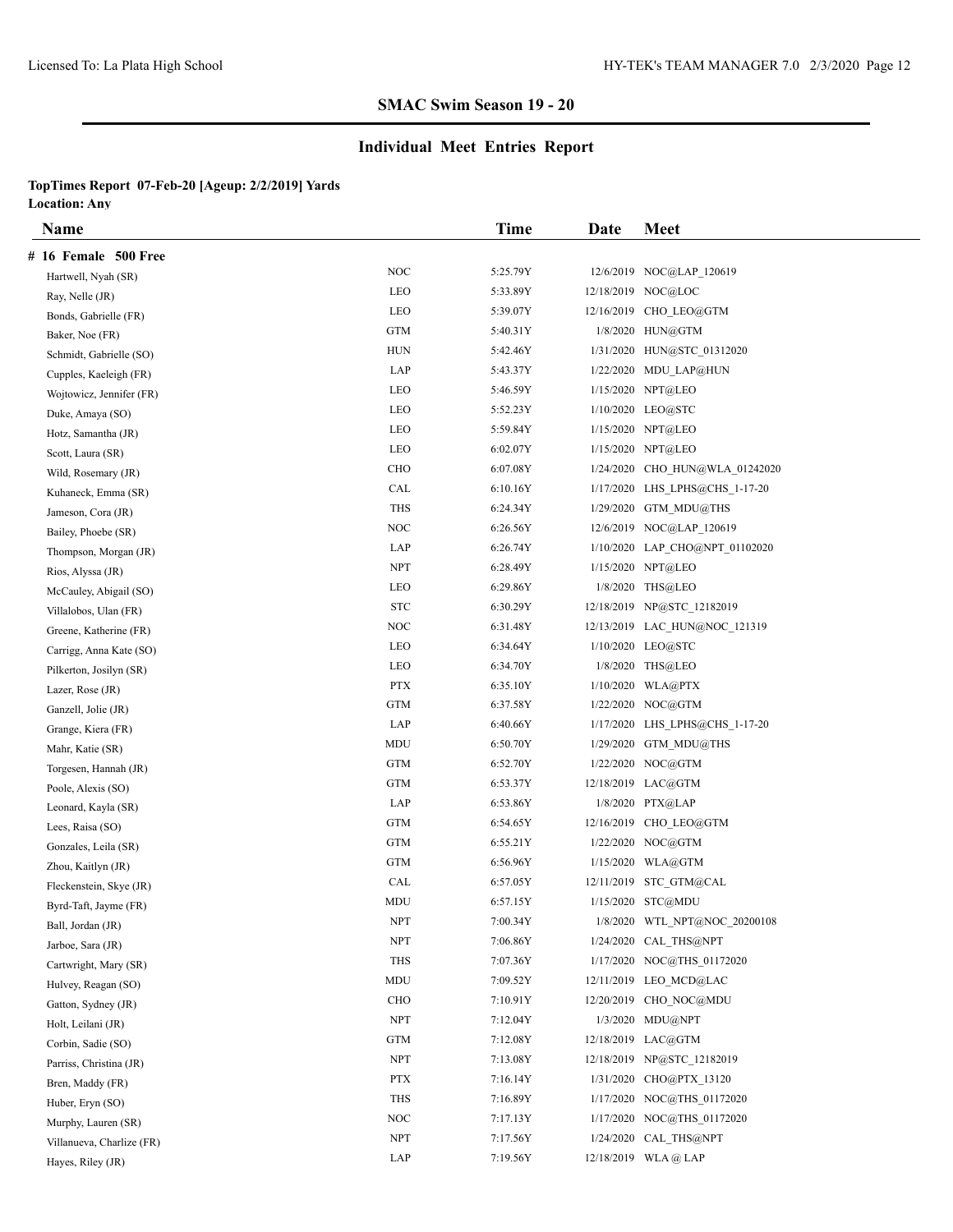# **Individual Meet Entries Report**

| <b>Name</b>                 |                                 | <b>Time</b> | Date | <b>Meet</b>                    |
|-----------------------------|---------------------------------|-------------|------|--------------------------------|
| # 19 Male 100 Back          |                                 |             |      |                                |
| Cunningham, Jaydon (SO)     | NOC                             | 54.80Y      |      | 1/22/2020 NOC@GTM              |
| Voelker, Benjamin (SR)      | CAL                             | 55.64Y      |      | 1/24/2020 CAL THS@NPT          |
| Vienneau, Conor (SR)        | LAP                             | 56.16Y      |      | 12/20/2019 LAP_THS@LAC_122019  |
| Claus, Zachary (SR)         | LEO                             | 58.19Y      |      | 1/17/2020 LHS LPHS@CHS 1-17-20 |
| Jameson, Clayton (SO)       | <b>THS</b>                      | 1:00.45Y    |      | 1/29/2020 GTM MDU@THS          |
| Eby, Sean (SO)              | GTM                             | 1:01.00Y    |      | 1/8/2020 HUN@GTM               |
| Pinto, Benjamin (SO)        | NOC                             | 1:01.14Y    |      | 12/13/2019 LAC HUN@NOC 121319  |
| Perella, Liam (SR)          | <b>NPT</b>                      | 1:01.53Y    |      | 1/15/2020 NPT@LEO              |
| Diggs, Isaiah (SO)          | <b>NPT</b>                      | 1:03.25Y    |      | 12/11/2019 HUN @ NPT           |
| Konecny, Alexander (SR)     | LEO                             | 1:03.33Y    |      | 1/10/2020 LEO@STC              |
| Reyes, Mikel (SR)           | <b>NPT</b>                      | 1:04.92Y    |      | 12/18/2019 NP@STC 12182019     |
| Harms, Benjamin (SO)        | LEO                             | 1:05.62Y    |      | 12/11/2019 LEO MCD@LAC         |
| Danielson, Erik (JR)        | CAL                             | 1:06.56Y    |      | 1/29/2020 CAL@WLA 01292020     |
| Davis, Zachary (JR)         | <b>GTM</b>                      | 1:07.32Y    |      | 1/29/2020 GTM MDU@THS          |
| Bradshaw, Joseph (SR)       | NOC                             | 1:07.56Y    |      | 12/18/2019 NOC@LOC             |
| Moore, Michael (JR)         | <b>HUN</b>                      | 1:08.33Y    |      | 1/22/2020 MDU LAP@HUN          |
| Hoefferle, Tayton (SR)      | <b>STC</b>                      | 1:08.36Y    |      | 12/6/2019 WLA THS@STC 12062019 |
| Smith, Liam (JR)            | LEO                             | 1:08.56Y    |      | 1/10/2020 LEO@STC              |
| Davis, Laron (FR)           | <b>NPT</b>                      | 1:08.73Y    |      | 1/15/2020 NPT@LEO              |
| Burriss, Richard (JR)       | <b>WLA</b>                      | 1:08.90Y    |      | 12/6/2019 WLA THS@STC 12062019 |
| Beckham, Justin (SR)        | <b>PTX</b>                      | 1:09.59Y    |      | 12/6/2019 PTX@MDU              |
| Perrie, Tyler (SR)          | <b>NPT</b>                      | 1:10.11Y    |      | 1/8/2020 WTL NPT@NOC 20200108  |
| Strain, Riley (FR)          | CAL                             | 1:11.48Y    |      | 1/17/2020 LHS LPHS@CHS 1-17-20 |
| Kim, Joshua (FR)            | <b>GTM</b>                      | 1:11.56Y    |      | 1/3/2020 GTM@LAP               |
| Bodamer, Tim (JR)           | <b>NPT</b>                      | 1:11.91Y    |      | 1/24/2020 CAL THS@NPT          |
| Seo, Kevin (SO)             | <b>GTM</b>                      | 1:11.95Y    |      | 12/13/2019 PTX GTM@NPT 121319  |
| Bryan, Caleb (SO)           | LEO                             | 1:12.08Y    |      | 1/17/2020 LHS LPHS@CHS 1-17-20 |
| Cassetta, Samuel (JR)       | LEO                             | 1:12.40Y    |      | 1/15/2020 NPT@LEO              |
| Crownover, Garrett (SR)     | <b>GTM</b>                      | 1:12.59Y    |      | 1/29/2020 GTM MDU@THS          |
| Norman, Tanner (SO)         | CAL                             | 1:12.86Y    |      | 12/11/2019 STC GTM@CAL         |
| Martin, Brandon (SO)        | <b>NPT</b>                      | 1:13.04Y    |      | 12/18/2019 NP@STC 12182019     |
| Gimmel, Lance (SO)          | <b>NPT</b>                      | 1:13.13Y    |      | 12/13/2019 PTX GTM@NPT 121319  |
| McMullen, Robert (SR)       | <b>CHO</b>                      | 1:13.34Y    |      | 1/31/2020 CHO@PTX 13120        |
| Mitchell, Maxwell (JR)      | MDU                             | 1:13.49Y    |      | 1/22/2020 MDU_LAP@HUN          |
| Cassetta, William (FR)      | LEO                             | 1:13.53Y    |      | 1/10/2020 LEO@STC              |
| Rooney, Jack (SO)           | LEO                             | 1:14.98Y    |      | 1/3/2020 LEO PTX@HUN           |
| Meadows, Logan (FR)         | <b>NPT</b>                      | 1:15.76Y    |      | 1/24/2020 CAL_THS@NPT          |
| Carroll-Tanner, Khoury (SO) | ${\hbox{\footnotesize\rm STC}}$ | 1:15.87Y    |      | 12/11/2019 STC GTM@CAL         |
| Drake, Todd (SR)            | CAL                             | 1:15.90Y    |      | 12/11/2019 STC GTM@CAL         |
| Doughty, Josh (JR)          | <b>NPT</b>                      | 1:16.15Y    |      | 12/18/2019 NP@STC 12182019     |
| Romero, Matthew (JR)        | LAP                             | 1:16.17Y    |      | $12/18/2019$ WLA @ LAP         |
| Morris, Peter (FR)          | <b>GTM</b>                      | 1:16.37Y    |      | 12/18/2019 LAC@GTM             |
| McPhee, Steven (FR)         | MDU                             | 1:16.40Y    |      | 1/17/2020 MDU@WLA              |
| Hunt, Ethan (SR)            | NOC                             | 1:16.47Y    |      | 1/17/2020 NOC@THS 01172020     |
| Johnson, Russell (FR)       | LEO                             | 1:16.64Y    |      | 1/8/2020 THS@LEO               |
| Crownover, Mitchell (SO)    | <b>GTM</b>                      | 1:16.67Y    |      | 1/15/2020 WLA@GTM              |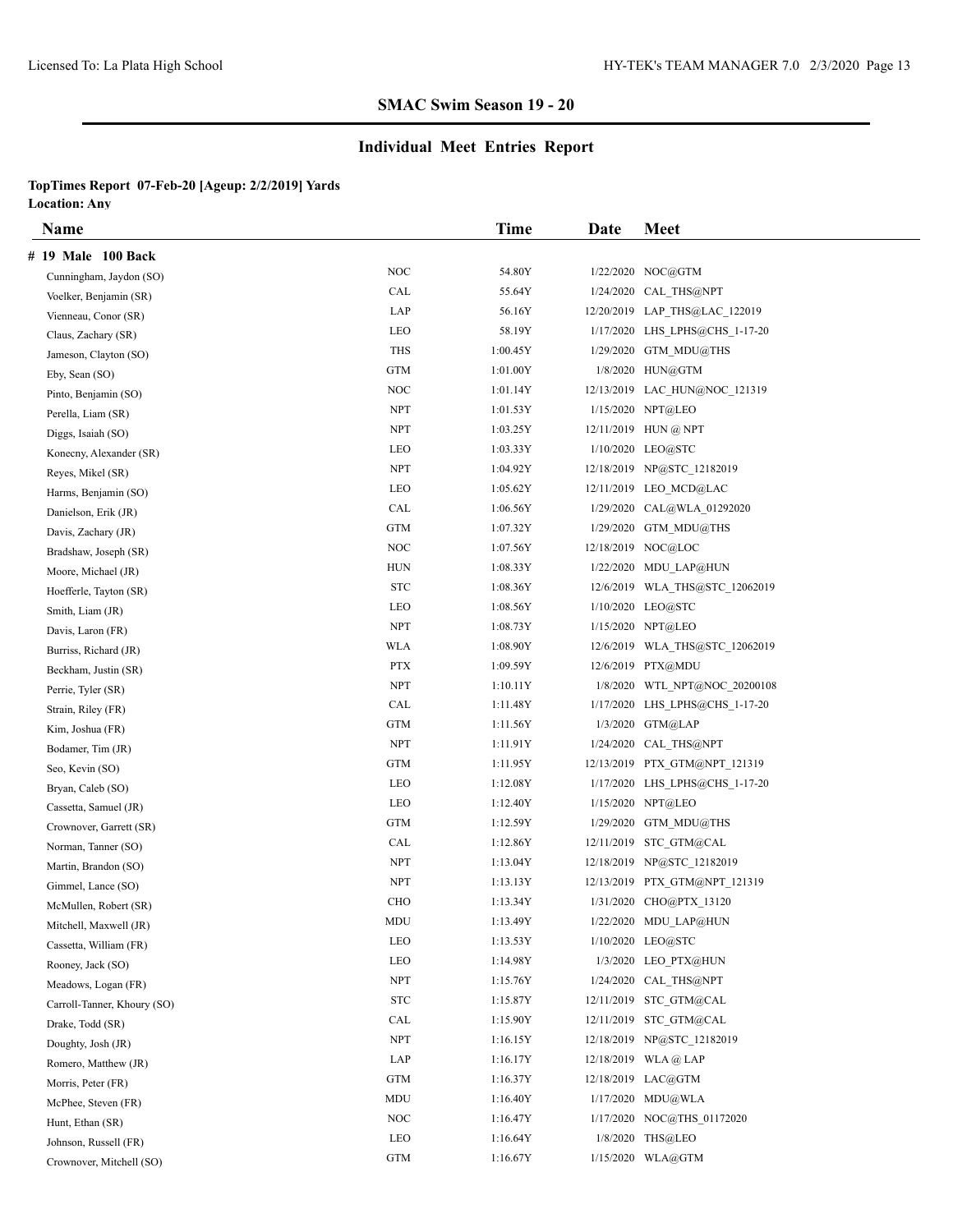### **Individual Meet Entries Report**

| Name                      |                      | Time     | Date      | <b>Meet</b>                    |
|---------------------------|----------------------|----------|-----------|--------------------------------|
| # 20 Female 100 Back      |                      |          |           |                                |
| Zaidi, Alexia (FR)        | <b>NOC</b>           | 59.86Y   | 1/27/2020 | CAL@NOC 1-27-20                |
| Atkins, Sydney (JR)       | <b>HUN</b>           | 1:01.86Y | 1/3/2020  | LEO PTX@HUN                    |
| Ray, Nelle (JR)           | <b>LEO</b>           | 1:02.93Y |           | 1/15/2020 NPT@LEO              |
| Cupples, Kaeleigh (FR)    | LAP                  | 1:05.28Y |           | 12/20/2019 LAP_THS@LAC_122019  |
| Smith, Katherine (SO)     | <b>LEO</b>           | 1:05.37Y |           | 1/17/2020 LHS LPHS@CHS 1-17-20 |
| McCloskey, Lauren (SO)    | LEO                  | 1:05.56Y |           | 1/17/2020 LHS LPHS@CHS 1-17-20 |
| Perella, Camden (SO)      | <b>NPT</b>           | 1:06.55Y |           | 1/10/2020 LAP_CHO@NPT_01102020 |
| Hotz, Samantha (JR)       | <b>LEO</b>           | 1:07.39Y |           | 12/16/2019 CHO LEO@GTM         |
| Schmidt, Gabrielle (SO)   | <b>HUN</b>           | 1:08.02Y |           | 1/22/2020 MDU LAP@HUN          |
| Bonds, Gabrielle (FR)     | LEO                  | 1:08.70Y |           | 1/10/2020 LEO@STC              |
| Raley, Savannah (SO)      | <b>GTM</b>           | 1:08.96Y |           | 12/11/2019 STC GTM@CAL         |
| Baker, Noe (FR)           | <b>GTM</b>           | 1:09.12Y |           | 1/22/2020 NOC@GTM              |
| Frill, Madison (JR)       | LEO                  | 1:09.99Y |           | 12/18/2019 NOC@LOC             |
| Allred, Adrianne (FR)     | LEO                  | 1:10.12Y |           | 12/18/2019 NOC@LOC             |
| Morris, Lydia (JR)        | GTM                  | 1:10.52Y |           | 12/16/2019 CHO LEO@GTM         |
| Thompson, Morgan (JR)     | LAP                  | 1:10.75Y |           | 1/22/2020 MDU LAP@HUN          |
| McCauley, Abigail (SO)    | <b>LEO</b>           | 1:11.35Y |           | 12/13/2019 LEO @ WLA           |
| deBrabander, Rachel (SR)  | LEO                  | 1:11.61Y |           | 1/3/2020 LEO PTX@HUN           |
| Lazer, Rose (JR)          | <b>PTX</b>           | 1:12.04Y |           | 1/31/2020 CHO@PTX 13120        |
| Jameson, Cora (JR)        | THS                  | 1:12.63Y |           | 12/11/2019 PTX@THS 121119      |
| Pierce, Sarah (SR)        | <b>LEO</b>           | 1:13.34Y |           | 1/10/2020 LEO@STC              |
| Zhou, Kaitlyn (JR)        | <b>GTM</b>           | 1:13.73Y |           | 1/3/2020 GTM@LAP               |
| Tompkins, Alexandra (JR)  | MDU                  | 1:14.85Y |           | 1/15/2020 STC@MDU              |
| Gleason, Cameron (JR)     | CAL                  | 1:15.32Y |           | 12/18/2019 MCD@CAL_121819      |
| Byrd-Taft, Jayme (FR)     | MDU                  | 1:15.99Y |           | 1/22/2020 MDU LAP@HUN          |
| Fields, Marissa (SR)      | CHO                  | 1:16.08Y | 1/24/2020 | CHO HUN@WLA 01242020           |
| Cost, Isabella (FR)       | <b>HUN</b>           | 1:16.90Y |           | 1/22/2020 MDU LAP@HUN          |
| Murphy, Lauren (SR)       | NOC                  | 1:16.99Y | 1/8/2020  | WTL NPT@NOC 20200108           |
| Gatton, Sydney (JR)       | <b>CHO</b>           | 1:17.18Y | 1/8/2020  | STC CHO@LAC 010820             |
| Mesmer, Grace (FR)        | <b>GTM</b>           | 1:17.24Y | 1/3/2020  | GTM@LAP                        |
| Munoz, Jenna (FR)         | HUN                  | 1:17.27Y |           | 1/22/2020 MDU_LAP@HUN          |
| Villanueva, Charlize (FR) | <b>NPT</b>           | 1:17.82Y | 1/24/2020 | CAL THS@NPT                    |
| Gray, Grace (FR)          | CAL                  | 1:18.17Y |           | 1/29/2020 CAL@WLA 01292020     |
| White, Logan (JR)         | LAP                  | 1:18.52Y |           | 12/6/2019 NOC@LAP_120619       |
| Poole, Alexis (SO)        | $\operatorname{GTM}$ | 1:19.67Y |           | 12/11/2019 STC GTM@CAL         |
| Hance, Jane (SO)          | <b>NOC</b>           | 1:20.50Y |           | 1/27/2020 CAL@NOC 1-27-20      |
| Kosich, Julia (FR)        | LEO                  | 1:20.58Y |           | 12/13/2019 LEO @ WLA           |
| Leonard, Kayla (SR)       | LAP                  | 1:21.06Y |           | 1/10/2020 LAP CHO@NPT 01102020 |
| Gonzales, Leila (SR)      | GTM                  | 1:21.12Y |           | 1/15/2020 WLA@GTM              |
| Lees, Raisa (SO)          | $\operatorname{GTM}$ | 1:21.40Y |           | 12/11/2019 STC GTM@CAL         |
| Parriss, Christina (JR)   | <b>NPT</b>           | 1:21.79Y |           | 1/8/2020 WTL_NPT@NOC_20200108  |
| Jarboe, Sara (JR)         | ${\rm NPT}$          | 1:22.07Y |           | 12/11/2019 HUN @ NPT           |
| Hill, Paige (SO)          | LAC                  | 1:22.30Y |           | 1/8/2020 STC_CHO@LAC_010820    |
| Hatchell, Maliyah (SO)    | NOC                  | 1:24.18Y |           | 1/17/2020 NOC@THS_01172020     |
| Hall, Lily (FR)           | GTM                  | 1:24.26Y |           | 12/18/2019 LAC@GTM             |
| Lyddane, Ava (SO)         | MDU                  | 1:24.59Y |           | 1/29/2020 GTM MDU@THS          |
|                           |                      |          |           |                                |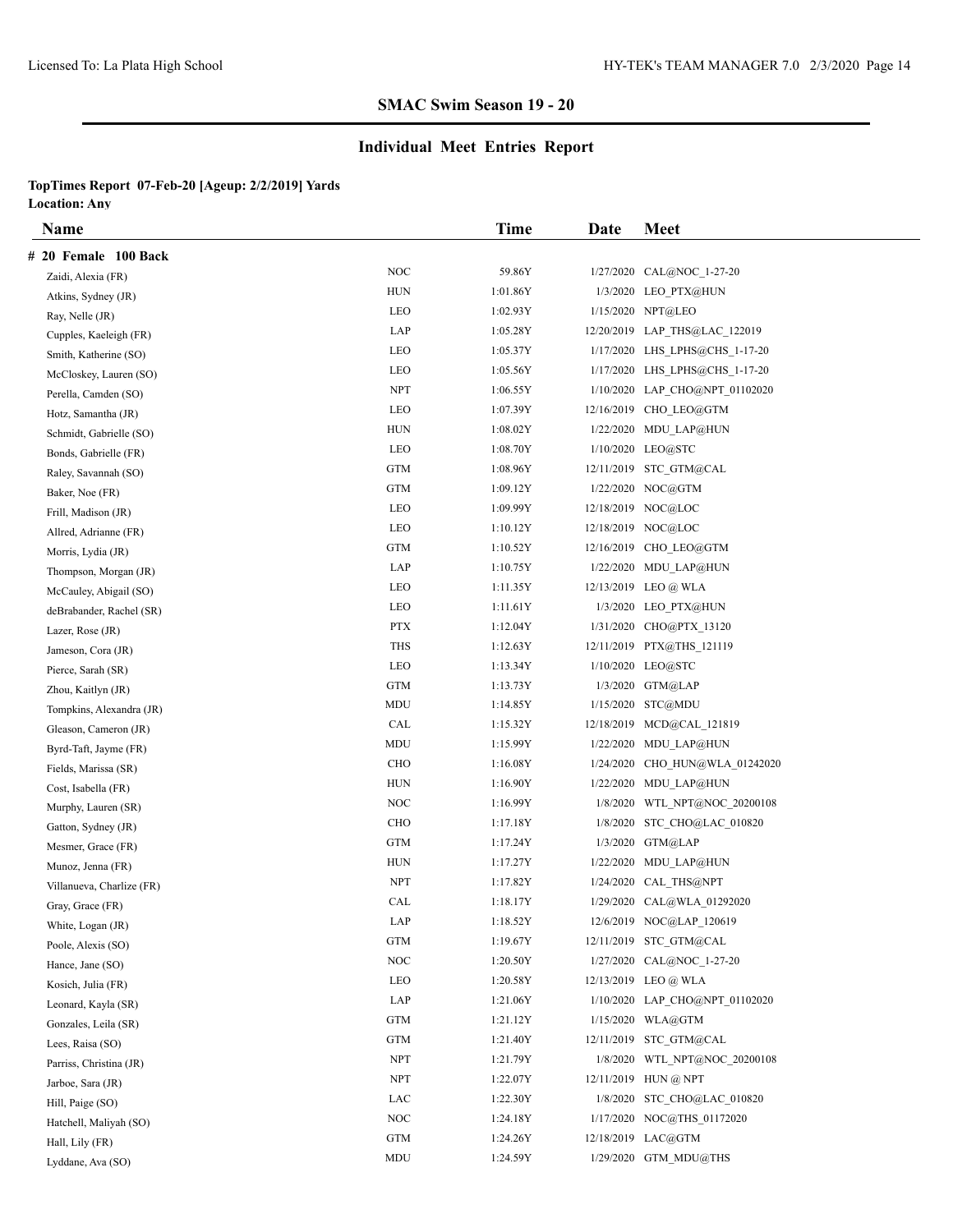### **Individual Meet Entries Report**

| Name                       |            | Time     | Date | <b>Meet</b>                    |
|----------------------------|------------|----------|------|--------------------------------|
| # 21 Male 100 Breast       |            |          |      |                                |
| Cunningham, Jaydon (SO)    | <b>NOC</b> | 57.36Y   |      | 12/20/2019 CHO NOC@MDU         |
| Schueller, Kristopher (SR) | LAP        | 58.88Y   |      | 12/20/2019 LAP_THS@LAC_122019  |
| Danielson, Erik (JR)       | CAL        | 1:04.15Y |      | 1/17/2020 LHS LPHS@CHS 1-17-20 |
| Williams, Ethan (SR)       | <b>HUN</b> | 1:04.97Y |      | 1/15/2020 HT@TS 01152020       |
| Beckham, Justin (SR)       | <b>PTX</b> | 1:05.71Y |      | 1/8/2020 PTX@LAP               |
| Claus, Zachary (SR)        | LEO        | 1:06.94Y |      | 1/10/2020 LEO@STC              |
| Carter, Kyle (SR)          | <b>NPT</b> | 1:07.95Y |      | 1/8/2020 WTL NPT@NOC 20200108  |
| Jameson, Clayton (SO)      | <b>THS</b> | 1:08.60Y |      | 12/11/2019 PTX@THS 121119      |
| Northrup, Ryan (SR)        | LEO        | 1:08.83Y |      | 1/10/2020 LEO@STC              |
| Rapczynski, Cole (SO)      | MDU        | 1:08.83Y |      | 12/6/2019 PTX@MDU              |
| White, Benjamin (JR)       | <b>GTM</b> | 1:09.20Y |      | 1/8/2020 HUN@GTM               |
| Polk, Robert (JR)          | <b>NPT</b> | 1:09.55Y |      | 1/24/2020 CAL_THS@NPT          |
| Davis, Joseph (FR)         | <b>GTM</b> | 1:09.56Y |      | 1/22/2020 NOC@GTM              |
| Smith, Jared (SR)          | <b>HUN</b> | 1:10.66Y |      | 12/13/2019 LAC HUN@NOC 121319  |
| Papagno, Joey (JR)         | <b>NPT</b> | 1:11.00Y |      | 12/13/2019 PTX GTM@NPT 121319  |
| Raleigh, Ethan (SR)        | LAC        | 1:11.36Y |      | 1/8/2020 STC CHO@LAC 010820    |
| Beall, Bradley (SR)        | <b>GTM</b> | 1:11.49Y |      | 1/15/2020 WLA@GTM              |
| Schuyler, David (JR)       | <b>WLA</b> | 1:12.32Y |      | 1/15/2020 WLA@GTM              |
| Hance, Tyler (SR)          | <b>HUN</b> | 1:12.81Y |      | 12/13/2019 LAC HUN@NOC 121319  |
| Voelker, Benjamin (SR)     | CAL        | 1:13.55Y |      | 1/29/2020 CAL@WLA 01292020     |
| Hoefferle, Tayton (SR)     | <b>STC</b> | 1:13.68Y |      | 1/15/2020 STC@MDU              |
| Madigan, Daniel (FR)       | <b>NPT</b> | 1:14.14Y |      | 1/8/2020 WTL_NPT@NOC_20200108  |
| Cullen, Andrew (JR)        | <b>NPT</b> | 1:14.25Y |      | 1/24/2020 CAL THS@NPT          |
| Breske, Noah (SR)          | CAL        | 1:14.53Y |      | 1/17/2020 LHS LPHS@CHS 1-17-20 |
| Cassetta, William (FR)     | LEO        | 1:15.81Y |      | 1/15/2020 NPT@LEO              |
| Zwinge, Oliver (JR)        | <b>NOC</b> | 1:15.92Y |      | 12/13/2019 LAC HUN@NOC 121319  |
| Eby, Sean (SO)             | <b>GTM</b> | 1:16.83Y |      | 12/18/2019 LAC@GTM             |
| Perella, Liam (SR)         | <b>NPT</b> | 1:16.83Y |      | 1/3/2020 MDU@NPT               |
| Kilroy, Dorian (SR)        | <b>CHO</b> | 1:16.95Y |      | 1/24/2020 CHO HUN@WLA 01242020 |
| Lile, Kristof (SR)         | <b>NPT</b> | 1:17.23Y |      | 12/18/2019 NP@STC 12182019     |
| Wichrowski, Luke (JR)      | LEO        | 1:18.02Y |      | 1/3/2020 LEO PTX@HUN           |
| Cox, Garrett (SO)          | <b>HUN</b> | 1:18.43Y |      | 1/22/2020 MDU LAP@HUN          |
| Beardmore, Nathan (JR)     | CAL        | 1:18.43Y |      | 12/18/2019 MCD@CAL 121819      |
| McPhee, Steven (FR)        | MDU        | 1:18.59Y |      | 12/6/2019 PTX@MDU              |
| Thompkins, Dylan (SO)      | LAP        | 1:19.49Y |      | 12/6/2019 NOC@LAP 120619       |
| Avila, Fernando (JR)       | <b>NPT</b> | 1:19.60Y |      | 1/3/2020 MDU@NPT               |
| Jamsiuk, Zachary (SO)      | LEO        | 1:19.62Y |      | 1/10/2020 LEO@STC              |
| Loeffler, Jack (SO)        | <b>HUN</b> | 1:19.97Y |      | 1/31/2020 HUN@STC_01312020     |
| Cassetta, Samuel (JR)      | LEO        | 1:20.81Y |      | 12/11/2019 LEO MCD@LAC         |
| Micknick, Michael (FR)     | MDU        | 1:21.77Y |      | 1/29/2020 GTM MDU@THS          |
| Jamison, Thomas (JR)       | <b>GTM</b> | 1:21.78Y |      | 1/29/2020 GTM MDU@THS          |
| Heim, Casey (SR)           | <b>NOC</b> | 1:22.44Y |      | 1/27/2020 CAL@NOC 1-27-20      |
| Dela Cuesta, Victor (FR)   | LEO        | 1:22.49Y |      | 1/17/2020 LHS LPHS@CHS 1-17-20 |
| Singh, Jas (SR)            | <b>PTX</b> | 1:23.10Y |      | 12/6/2019 PTX@MDU              |
| Norman, Tanner (SO)        | CAL        | 1:23.22Y |      | 1/29/2020 CAL@WLA 01292020     |
| Valentine, Eric (SO)       | LAP        | 1:23.50Y |      | 1/8/2020 PTX@LAP               |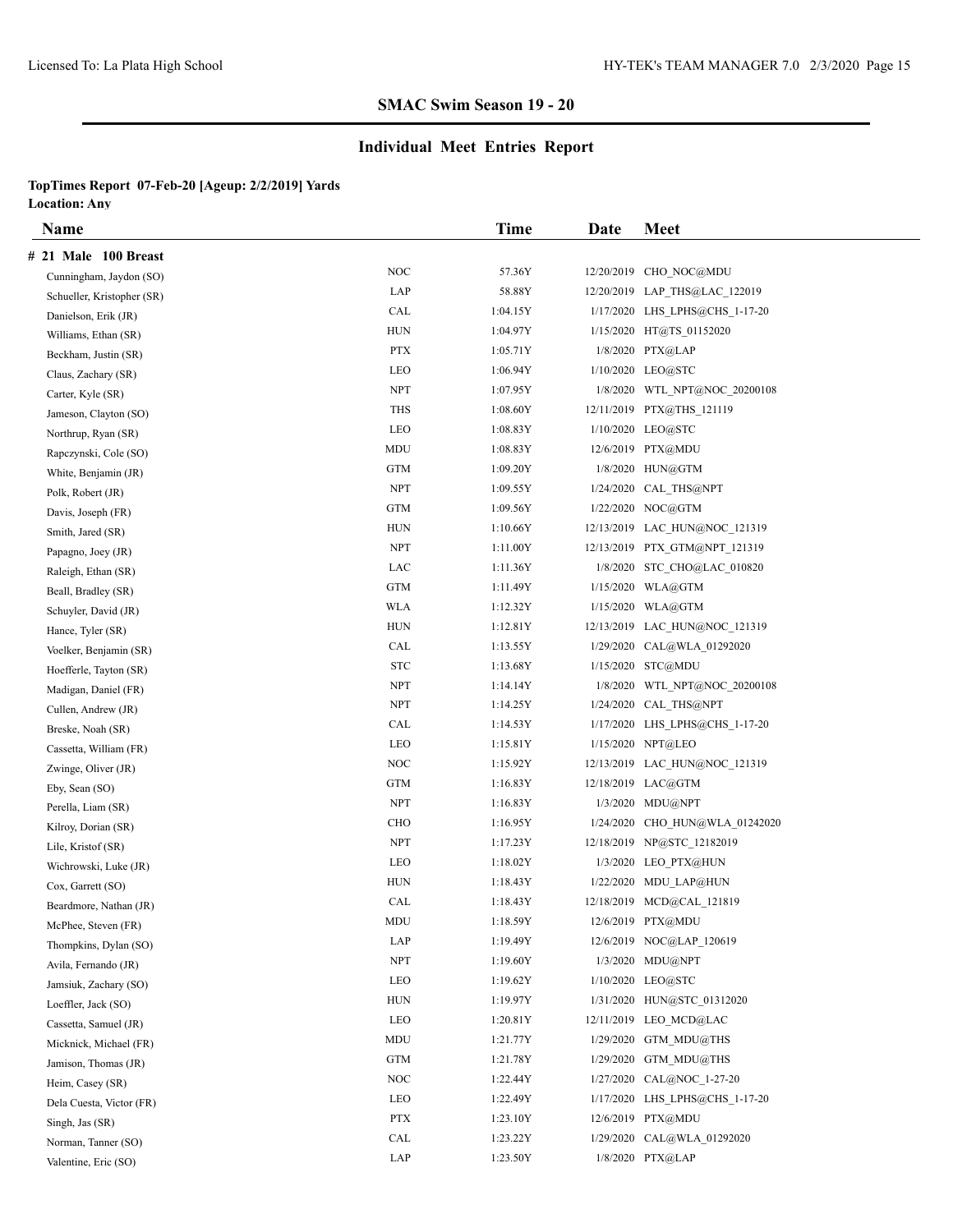# **Individual Meet Entries Report**

| Name                     |                      | <b>Time</b> | Date      | <b>Meet</b>                    |
|--------------------------|----------------------|-------------|-----------|--------------------------------|
| # 22 Female 100 Breast   |                      |             |           |                                |
| Tompkins, Alexandra (JR) | MDU                  | 1:08.55Y    |           | 12/20/2019 CHO NOC@MDU         |
| Frick, Olivia (SO)       | <b>HUN</b>           | 1:08.98Y    |           | 12/11/2019 HUN @ NPT           |
| Zaidi, Alexia (FR)       | <b>NOC</b>           | 1:09.64Y    |           | 12/20/2019 CHO NOC@MDU         |
| Cupples, Kaeleigh (FR)   | LAP                  | 1:12.23Y    |           | 1/17/2020 LHS_LPHS@CHS_1-17-20 |
| Rogers, Alivia (JR)      | HUN                  | 1:15.17Y    |           | 12/11/2019 HUN @ NPT           |
| Ray, Nelle (JR)          | LEO                  | 1:16.01Y    |           | 1/10/2020 LEO@STC              |
| Zelesak, Megan (SO)      | LAP                  | 1:16.13Y    |           | 1/10/2020 LAP_CHO@NPT_01102020 |
| Bell, Amiya (JR)         | <b>NPT</b>           | 1:16.65Y    |           | 1/10/2020 LAP CHO@NPT 01102020 |
| Connolly, Leanna (SO)    | LEO                  | 1:17.63Y    |           | 12/11/2019 LEO MCD@LAC         |
| Morris, Lydia (JR)       | GTM                  | 1:17.70Y    |           | 1/15/2020 WLA@GTM              |
| Baker, Noe (FR)          | <b>GTM</b>           | 1:17.83Y    |           | 1/15/2020 WLA@GTM              |
| Atkins, Jadyn (FR)       | ${\rm HUN}$          | 1:18.41Y    |           | 12/11/2019 HUN @ NPT           |
| Wild, Rosemary (JR)      | <b>CHO</b>           | 1:19.59Y    |           | 12/16/2019 CHO LEO@GTM         |
| Ganzell, Jolie (JR)      | GTM                  | 1:19.96Y    |           | 1/29/2020 GTM_MDU@THS          |
| Duke, Amaya (SO)         | LEO                  | 1:20.71Y    |           | 1/15/2020 NPT@LEO              |
| Frill, Madison (JR)      | LEO                  | 1:21.32Y    |           | 1/17/2020 LHS_LPHS@CHS_1-17-20 |
| Smallhorn, Alyson (SO)   | <b>THS</b>           | 1:21.69Y    |           | 1/8/2020 THS@LEO               |
| DeHetre, Kayla (SR)      | CAL                  | 1:21.98Y    | 1/29/2020 | CAL@WLA_01292020               |
| Jarrett, Alexis (SO)     | <b>LEO</b>           | 1:21.99Y    |           | 12/16/2019 CHO LEO@GTM         |
| Balaton, Christina (JR)  | LEO                  | 1:22.16Y    |           | 1/3/2020 LEO PTX@HUN           |
| Mesmer, Olivia (JR)      | GTM                  | 1:22.61Y    |           | 1/8/2020 HUN@GTM               |
| Miller, Camryn (JR)      | LAP                  | 1:23.69Y    |           | 1/17/2020 LHS_LPHS@CHS_1-17-20 |
| Savarese, Shelen (SR)    | LEO                  | 1:24.66Y    |           | 12/16/2019 CHO LEO@GTM         |
| Fields, Marissa (SR)     | <b>CHO</b>           | 1:25.20Y    |           | 1/31/2020 CHO@PTX 13120        |
| Chamberlain, Kate (JR)   | LAP                  | 1:26.32Y    |           | 1/3/2020 GTM@LAP               |
| Corbin, Sadie (SO)       | GTM                  | 1:26.89Y    |           | 1/8/2020 HUN@GTM               |
| Patterson, Marin (SO)    | <b>NPT</b>           | 1:27.78Y    |           | 1/24/2020 CAL_THS@NPT          |
| Rios, Alyssa (JR)        | <b>NPT</b>           | 1:28.01Y    |           | $1/3/2020$ MDU@NPT             |
| Holt, Leilani (JR)       | <b>NPT</b>           | 1:28.35Y    |           | 12/13/2019 PTX GTM@NPT 121319  |
| Won, Soo Jin (SO)        | GTM                  | 1:28.38Y    |           | $1/29/2020$ GTM MDU@THS        |
| Greene, Katherine (FR)   | NOC                  | 1:28.74Y    |           | 1/22/2020 NOC@GTM              |
| Jarboe, Sara (JR)        | <b>NPT</b>           | 1:28.77Y    |           | 1/24/2020 CAL THS@NPT          |
| Konecny, Emily (FR)      | <b>LEO</b>           | 1:29.79Y    |           | 1/8/2020 THS@LEO               |
| Grand, Lauren (SR)       | <b>PTX</b>           | 1:29.85Y    |           | 1/31/2020 CHO@PTX_13120        |
| Foraci, Emma (JR)        | MDU                  | 1:30.90Y    |           | 1/3/2020 MDU@NPT               |
| Browning, Eileen (SO)    | MDU                  | 1:31.46Y    |           | 1/15/2020 STC@MDU              |
| Cole, Eleanor (FR)       | NOC                  | 1:31.83Y    |           | 1/27/2020 CAL@NOC 1-27-20      |
| Goodell, Celeste (SR)    | THS                  | 1:31.84Y    |           | 1/17/2020 NOC@THS 01172020     |
| Torgesen, Hannah (JR)    | $\operatorname{GTM}$ | 1:31.99Y    |           | 1/29/2020 GTM MDU@THS          |
| Gaare, Megan (JR)        | <b>NOC</b>           | 1:32.58Y    |           | 1/17/2020 NOC@THS 01172020     |
| Hinton, Megan (FR)       | HUN                  | 1:33.07Y    |           | 1/22/2020 MDU_LAP@HUN          |
| Means, Rebecca (FR)      | NOC                  | 1:34.42Y    |           | 12/20/2019 CHO NOC@MDU         |
| Repasi, Anna (SR)        | LEO                  | 1:34.44Y    |           | 1/8/2020 THS@LEO               |
| Hulvey, Reagan (SO)      | MDU                  | 1:35.03Y    |           | 1/22/2020 MDU LAP@HUN          |
| Hatchell, Maliyah (SO)   | NOC                  | 1:35.24Y    |           | 1/27/2020 CAL@NOC 1-27-20      |
| Truby, Emma (SO)         | THS                  | 1:35.37Y    |           | 12/18/2019 CHO@THS 121819      |
|                          |                      |             |           |                                |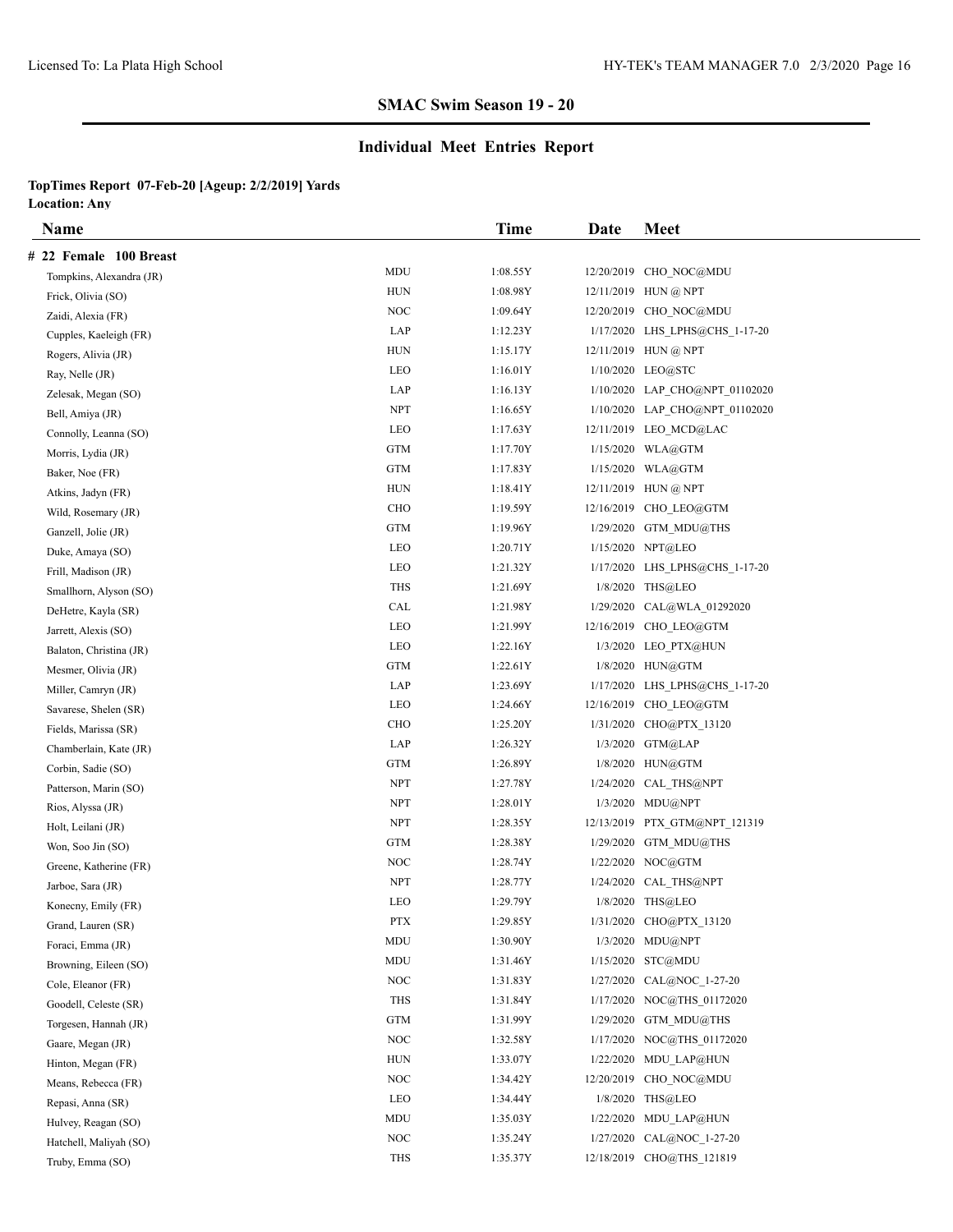### **Individual Meet Entries Report**

| - -<br><b>Name</b> | <b>COLLEGE</b><br>11me | Date | Meet |
|--------------------|------------------------|------|------|
|                    |                        |      |      |